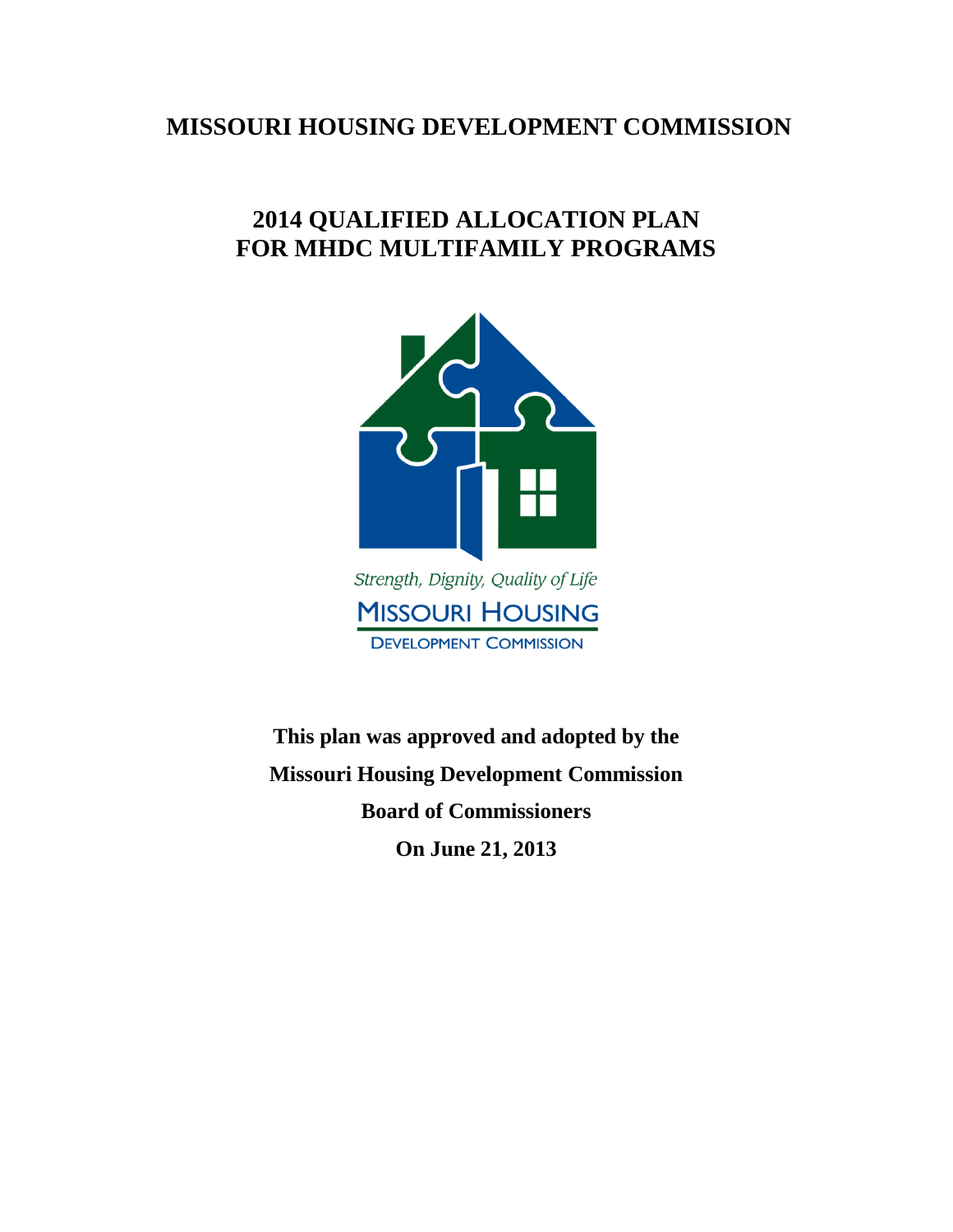# 2014 QAP Table of Contents

| <b>B.</b>       |  |  |
|-----------------|--|--|
| $C_{\cdot}$     |  |  |
| D.              |  |  |
| E.              |  |  |
|                 |  |  |
| Α.              |  |  |
| <b>B.</b>       |  |  |
| $\mathcal{C}$ . |  |  |
|                 |  |  |
| A.              |  |  |
| <b>B.</b>       |  |  |
| $\mathcal{C}$ . |  |  |
| D.              |  |  |
|                 |  |  |
| А.              |  |  |
| <b>B.</b>       |  |  |
| $C_{\cdot}$     |  |  |
| D.              |  |  |
| E.              |  |  |
| F.              |  |  |
|                 |  |  |
|                 |  |  |
|                 |  |  |
| A.              |  |  |
| <b>B.</b>       |  |  |
| $C$ .           |  |  |
| D.              |  |  |
| E.              |  |  |
| F.<br>G.        |  |  |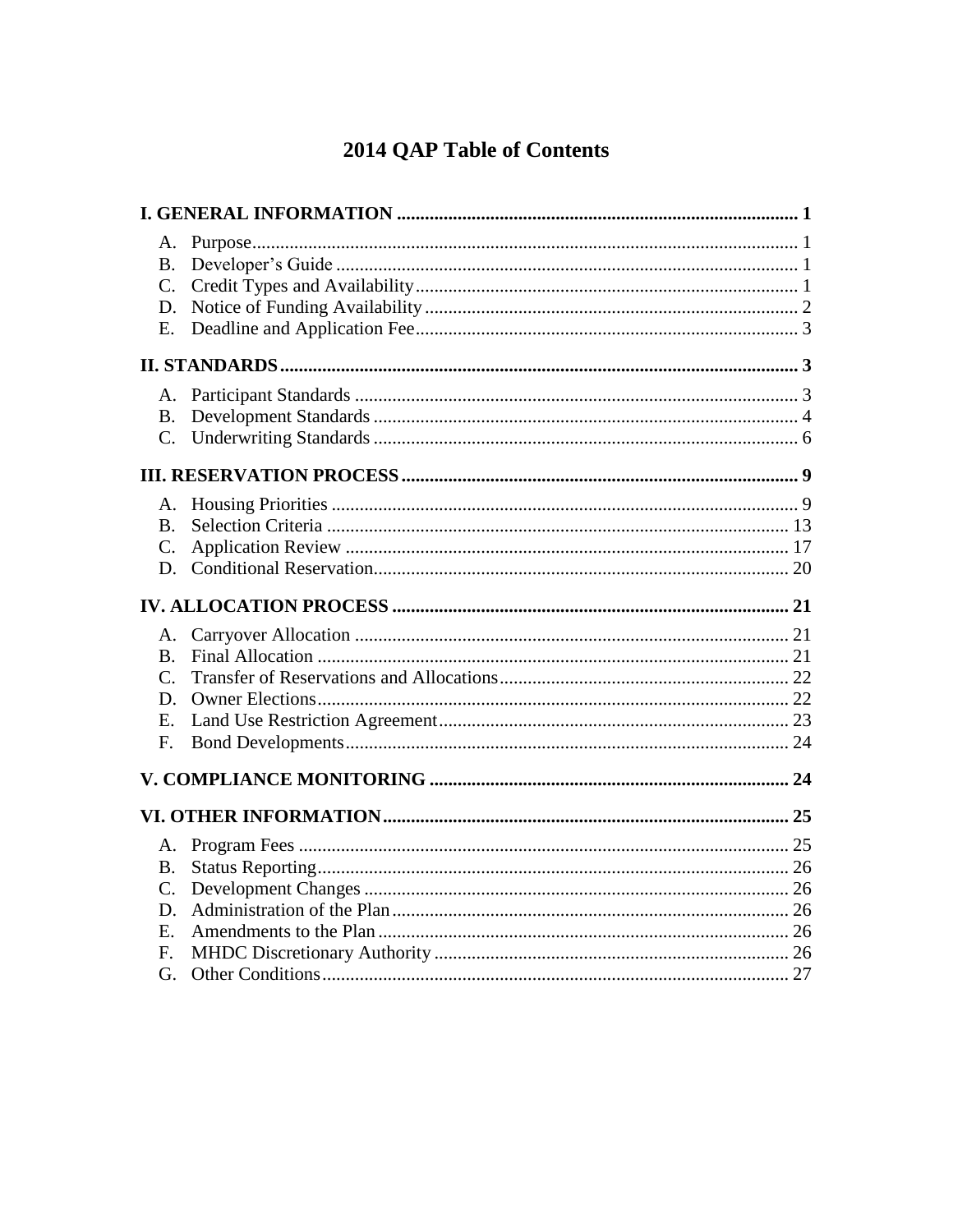# <span id="page-2-0"></span>**I. GENERAL INFORMATION**

## <span id="page-2-1"></span>**A. Purpose**

The Missouri Housing Development Commission ("MHDC") has been designated by the Governor of the State of Missouri as the "Housing Credit Agency" for the State. This designation gives MHDC the responsibility of administering the Federal Low Income Housing Tax Credit Program ("Federal LIHTC") established by the Tax Reform Act of 1986 and codified as Section 42 of the Internal Revenue Code, as amended (the "Code") and the State Low Income Housing Tax Credit Program ("State LIHTC") under Section 135.350 et seq. of Chapter 135 of the Missouri Revised Statutes (the "State Tax Relief Act"). The responsibilities of a Housing Credit Agency are defined in Section 42(m) of the Code.

One of the statutory duties of the Housing Credit Agency is to prepare a Qualified Allocation Plan (the "Plan"). The purpose of this Plan is to set forth the process that MHDC will use to administer the Federal and State LIHTC in Missouri and other MHDC Multifamily funding.

MHDC's goal is to use the Federal LIHTC and State LIHTC as a financial incentive for the creation and maintenance of quality market appropriate affordable housing that strengthens the communities and lives of Missourians.

# <span id="page-2-2"></span>**B. Developer's Guide**

MHDC has created the Developer's Guide to MHDC Multifamily Programs ("Developer's Guide"). The Developer's Guide is a detailed resource regarding the principles and procedures governing all MHDC rental production programs, including but not limited to the State and Federal LIHTC. The Developer's Guide is a supplement to this Plan. Throughout the course of this Plan the Developer's Guide is referenced as a source to gain more information regarding specific topics.

## <span id="page-2-3"></span>**C. Credit Types and Availability**

- 1. Credit Types
	- a. **9% Credit.** The total amount of federal tax credits available in any one year is known as the "State Housing Credit Ceiling" and is defined below. Developments which apply for an allocation under the State Housing Credit Ceiling receive what is commonly known as the "9% Credit." The 9% Credit definition for purposes of this Plan includes any 70% present value credit and any 30% present value credit for qualified existing buildings which also will use the 70% present value credit.
	- b. **4% Credit.** Developments financed with tax-exempt private activity bond volume cap ("Bond Developments") are eligible for an allocation of federal and state tax credits without reducing the State Housing Credit Ceiling. For the purposes of this Plan Bond Developments are said to receive the "4% Credit." This definition includes the 30% present value credit for federally subsidized buildings that feature eligible basis financed by any obligation the interest on which is exempt from federal tax and any 30% present value credit for the qualified existing buildings of Bond Developments.
- 2. Credit Availability
	- a. **9% Credit.**

The amount of annual tax credits allocated by the federal government to each state is determined on a per capita basis. The anticipated amount of tax credits for Missouri will be announced in the Notice of Funding Availability to precede the application round.

The State Housing Credit Ceiling is the sum of the following components:

i. **Per Capita Credits.** The amount of credits that are allocated pursuant to the Code.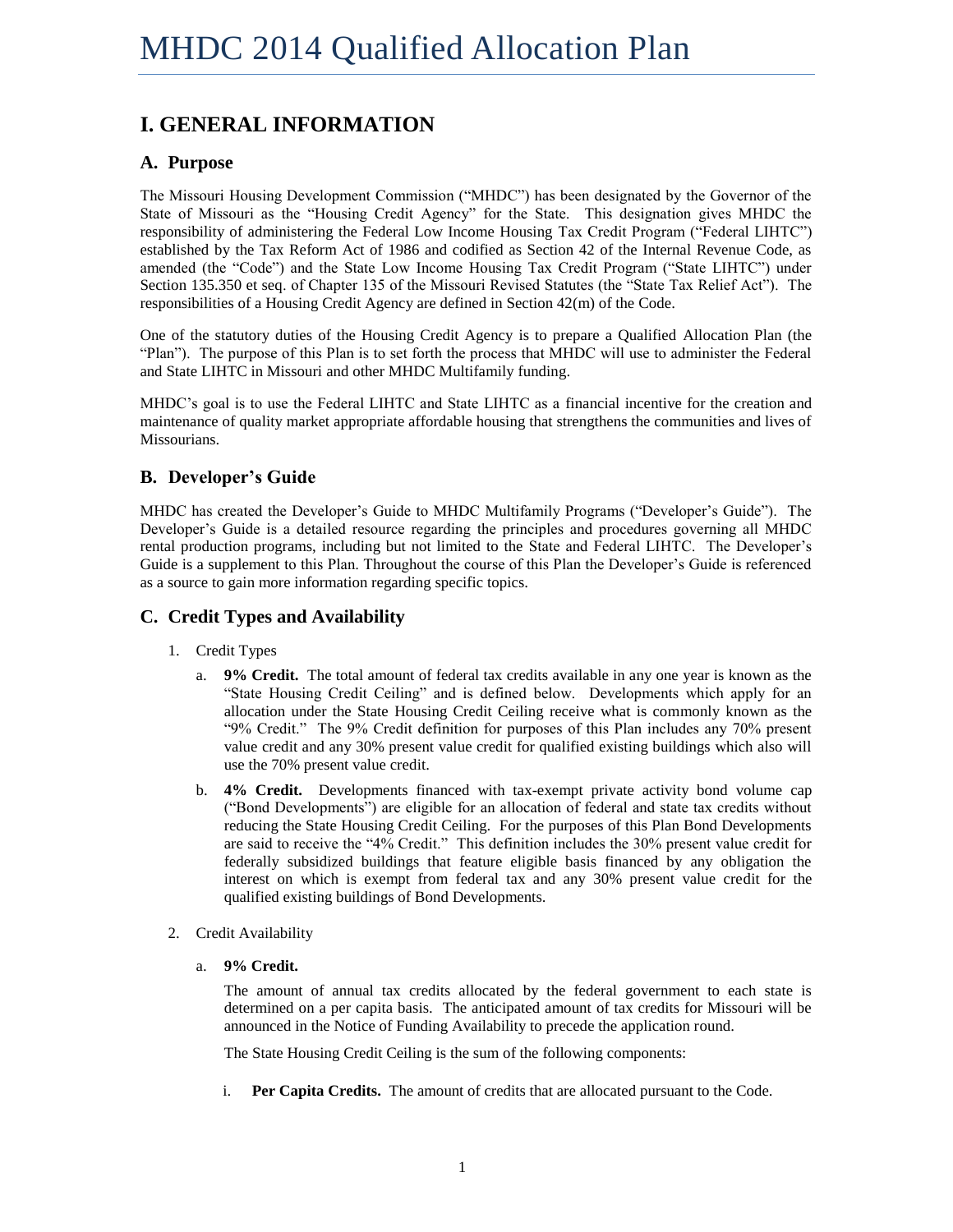- ii. **Carry Forward Credits.** Should MHDC be unable to allocate all allotted credits in any one year, the unused credits will be carried forward for allocation in the succeeding year.
- iii. **Returned Credits.** Credits that are returned from developments that received an allocation in previous years may be made available for allocation in the year the credits are returned or the succeeding year if returned after September 30th.
- iv. **National Pool Credits.** If MHDC is able to allocate the entire amount of federal credits available in any one year, the State is then eligible to receive additional credits from the pool of credits returned by other states (National Pool), if available.
- b. **4% Credit.**

Bond Developments are subject to review by MHDC and shall be ranked pursuant to the priorities and selection criteria of this Plan. The Commission will provide a recommendation to the Department of Economic Development for the allocation of private activity bonds. Such developments are required by Section  $42(m)(1)(D)$  of the Code to satisfy the requirements for an allocation of federal credits under this Plan and are also subject to MHDC's compliance monitoring requirements.

The State Tax Relief Act provides that any development that is eligible for a federal tax credit allocation is eligible for a state tax credit allocation. Therefore, the contents of this Plan, except where otherwise noted, also apply to the allocation of state tax credits. The amount of state credits in proportion to the federal credits may be reduced by the state legislature, making any allocation subject to change in the authorizing statute. MHDC in its sole discretion may choose to allocate no state tax credits or state credits in an amount up to the imposed statutory limit as it deems necessary for the financial feasibility of the development.

### <span id="page-3-0"></span>**D. Notice of Funding Availability**

A Notice of Funding Availability (the "NOFA") will be published immediately following the MHDC commissioners' formal approval of the 2014 Plan and the proposed 2014 NOFA. The NOFA will describe the types and amounts of funding available, as well as the due date for applications.

To be considered for a 9% Credit or 4% Credit allocation an application must be submitted in accordance with this Plan, the NOFA and the Developer's Guide. MHDC shall have the right to consider any application for 4% Credits for a potential allocation of 9% Credits if the proposal meets the requirements and competes successfully with other 9% Credit applications. Similarly, MHDC may consider any application for 9% Credits for a potential allocation of 4% Credits.

MHDC shall set forth the protocol and timing for the submission of applications in the Developer's Guide as it may be amended from time-to-time. MHDC accepts applications for its main NOFA cycle once per allocation year followed by a second NOFA round for 4% Credit applications prior to the end of the fiscal year at the discretion of MHDC. MHDC reserves the right to establish subsequent NOFAs and application rounds as is determined to be necessary.

Applicants submitting an application must submit: 1. an electronic version of the application (a link will be provided on MHDC's website); 2. one tabbed three-ring binder with required exhibits; 3. One CD-R with required exhibits. The MHDC FIN-125 will identify exhibits to be submitted in the three-ring binder and exhibits to be submitted on the CD-R. Three-ring binder and CD-R exhibit names must match the FIN-125 exhibit names.

Approval for 9% Credit and 4% Credit reservations will be made at a regularly scheduled Commission meeting as described in the NOFA. This date may be changed and will be posted on the MHDC website. A Conditional Reservation Agreement that describes the amount(s) of funding approved and the MHDC requirements that accompany it will be issued shortly after formal Commission approval.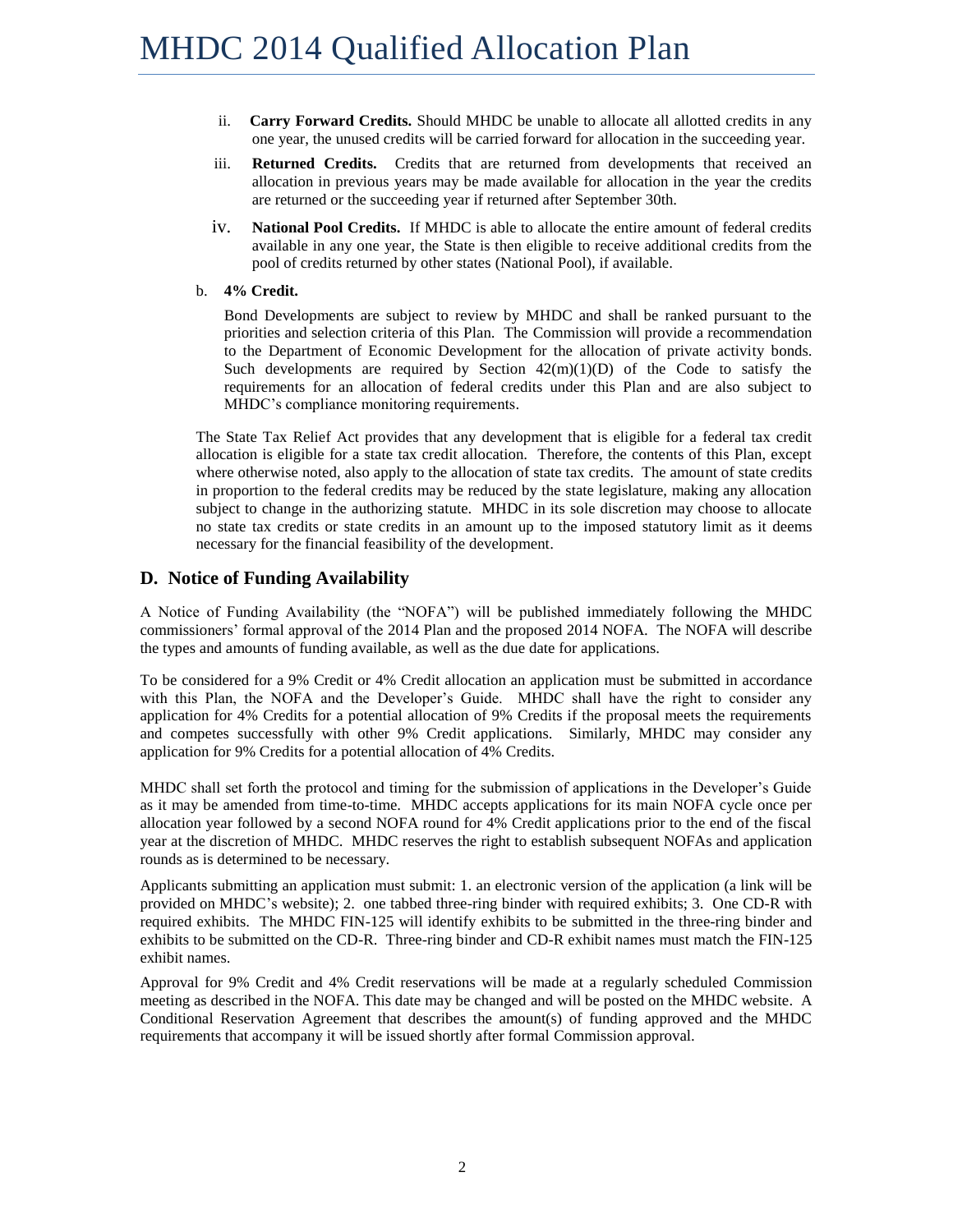# <span id="page-4-0"></span>**E. Deadline and Application Fee**

- 1. **Deadline.** Online applications must be complete and physical application material must be received in the Kansas City office of MHDC (3435 Broadway, Kansas City, Missouri, 64111) according to the deadline established in the NOFA. Any applications received after the deadline will be returned to the applicant without consideration. This includes late arrivals for any reason including but not limited to courier or delivery error. Early submission is encouraged.
- 2. **Application Fee.** All applicants for MHDC financing under this Plan and NOFA must submit an application fee with their proposals. The application fee is non-refundable and if any check for an application fee is returned for any reason, the application will be rejected. The applicable fees are:
	- a. Nonprofit Priority Application Fee. Proposals that qualify for the Nonprofit Priority and request consideration under that priority owe a \$750 application fee. This does not include Bond Developments, which must pay the standard application fee.
	- b. Standard Application Fee. All applications that do not pay the Nonprofit Priority application fee owe a \$2,000 application fee.

Exception: Applicants submitting proposals under the Property Disposition Priority for a property listed publicly by MHDC as real estate owned and available for public bid are not required to submit an application fee.

# <span id="page-4-1"></span>**II. STANDARDS**

# <span id="page-4-2"></span>**A. Participant Standards**

All participants must be in good standing with MHDC. In addition to satisfactory previous performance, participants must be aware that:

- 1. All identities of interest between members of the development team must be documented to MHDC's satisfaction. This includes, but is not limited to, property/land seller and purchaser, identities of interest between any two or more development team members such as developer, general partner(s), syndicator(s), investor(s), lender(s), architect(s), general contractor, sub-contractor(s), attorney(s), management agent, etc.
- 2. Any individual or entity which is awarded Missouri state and/or federal Low Income Housing Tax Credits ("LIHTC") and does not buy and sell LIHTC from unrelated awardees cannot resell their ownership interest for an amount greater than their contribution to the development, unless the full gain from the sale directly benefits the development as reflected in the sources and uses. Any individual or entity which violates this provision may, in the sole discretion of MHDC, be barred from further participation in any rental production programs and from responding to future NOFAs.
- 3. Best efforts must be employed to use local vendors, suppliers, contractors and laborers when available and feasible.
- 4. MHDC has established a MBE/WBE Initiative which encourages involvement of businesses that are certified as a Minority Business Enterprise (MBE) or a Woman Business Enterprise (WBE) under a business certification program by a municipality, the State of Missouri, or other certifying agency as deemed appropriate by MHDC in consultation with the State of Missouri Office of Equal Opportunity.
- 5. All participants must agree to abide by the MHDC Workforce Eligibility Policy, as it may be amended from time-to-time.
- 6. The Commission requires that occupancy of housing financed or assisted by MHDC shall be open to all persons regardless of race, color, religion, sex, familial status, disability, or national origin. Also,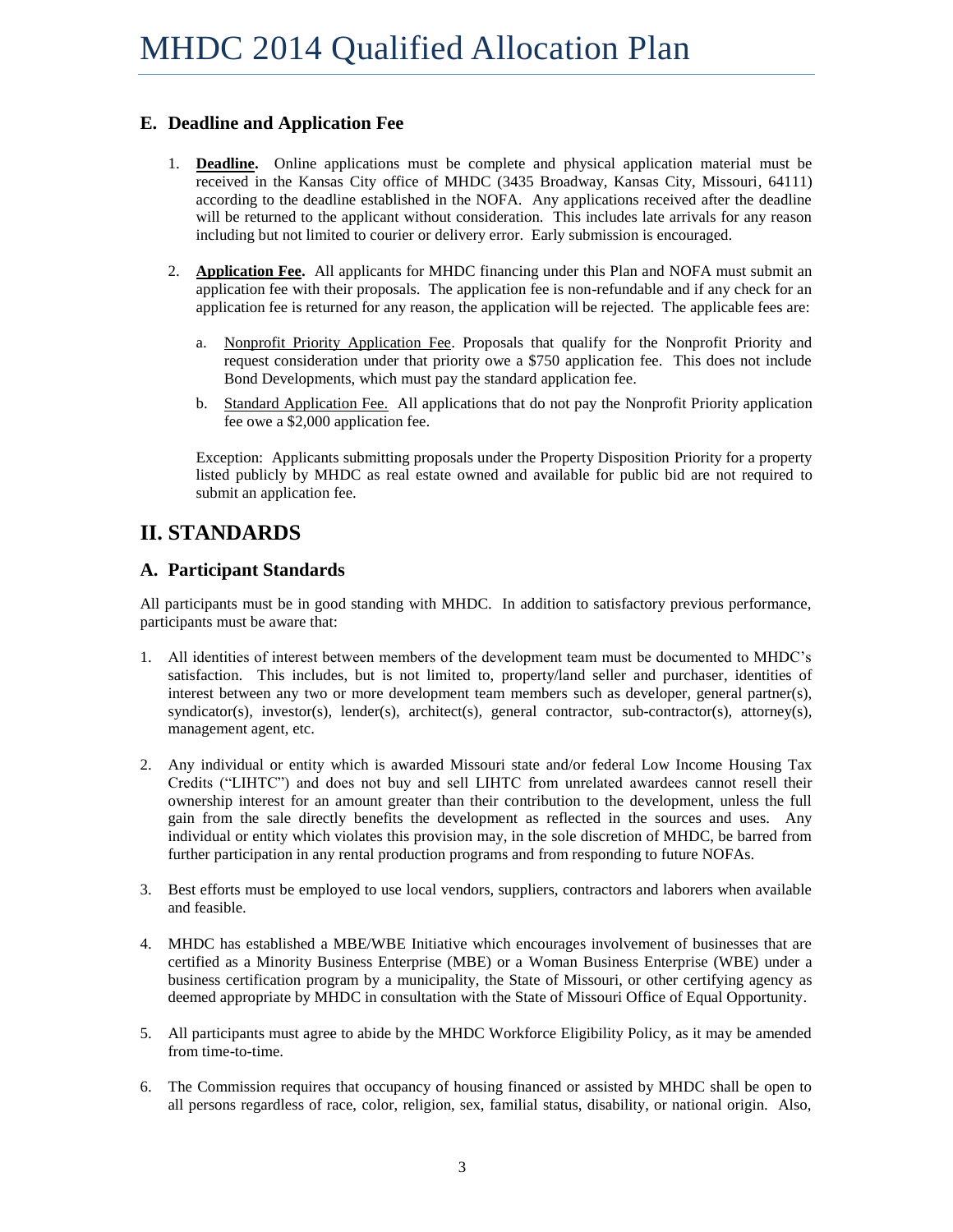contractors and subcontractors engaged in the construction or rehabilitation of such housing shall provide equal opportunity for employment without discrimination as to race, color, religion, sex, familial status, disability, or national origin.

- 7. The applicant must provide evidence that the local legislative body (for example: city council members) has been informed the applicant has requested a letter of support from the chief executive officer of the local jurisdiction (for example: mayor).
- 8. Pursuant to the Commission's adopted Standards of Conduct, criteria has been established upon which, individuals and/or entities may be suspended or debarred from future participation in MHDC sponsored programs. (Title 4 Division 170 Chapter 8 of Code of State Regulations).

### <span id="page-5-0"></span>**B. Development Standards**

All MHDC-financed developments, defined as a development receiving one or more of the following: federal low income housing tax credits, state low income housing tax credits, a MHDC loan or a MHDC grant, are required to:

- 1. Comply with the MHDC Design/Construction Compliance Guidelines (MHDC Form 1200), as it may be amended from time to time.
- 2. Comply with all applicable local, state and federal ordinances and laws including but not limited to:
	- a. Local zoning ordinance.
	- b. The construction code utilized by the local government unit where the development is located. In the absence of locally adopted codes, the International Building Code (2012), the International Plumbing Code (2012), the International Mechanical Code (2012), the National Electrical Code (2011) and/or the International Residential Code (2012) must be used.
	- c. The Fair Housing Act of 1968, as amended. In addition, proposals receiving federal, state, county or municipal funding may be required to comply with the Architectural Barriers Act of 1968, Section 504 of the Rehabilitation Act of 1973 and the Americans with Disabilities Act, all as amended.
	- d. If applicable, the Federal Uniform Relocation Assistance and Real Property Acquisition Policies Act of 1970 ("URA") and/or Missouri Revised Statute 523.205.
	- e. If applicable, The Lead Paint Poisoning Prevention Act, HUD Guidelines for the Evaluation and Control of Lead Based Paint in Housing, and the MHDC Lead Based Paint Policy.
- 3. All developments with 12 or more units are required to have a minimum of 5% of the units designed in compliance with one of the nationally recognized standards for accessibility to wheelchair users and an additional 2% of the units usable by those with hearing or visual impairments.
- 4. Developments targeting 100% of the units to special needs households must be designed and constructed in accordance with universal design principles. Developments with a special needs setaside less than 100% must increase the number of units accessible to the mobility impaired from the 5% minimum to a percentage equal to or greater than the special needs set-aside percentage.
- 5. Provide facilities, amenities and equipment that are appropriate for the population being served by the development.
- 6. Be designed to meet the established construction budget and utilize construction materials that extend the longevity of the building, including materials, products and equipment that are more durable than standard construction materials. Products must clearly reflect upgrades from standard construction grades and be economical to maintain.
- 7. All new construction developments must utilize sustainable building techniques and materials to meet the standards of one of the certification levels of one of the below green building rating systems. To meet this requirement, the applicant must: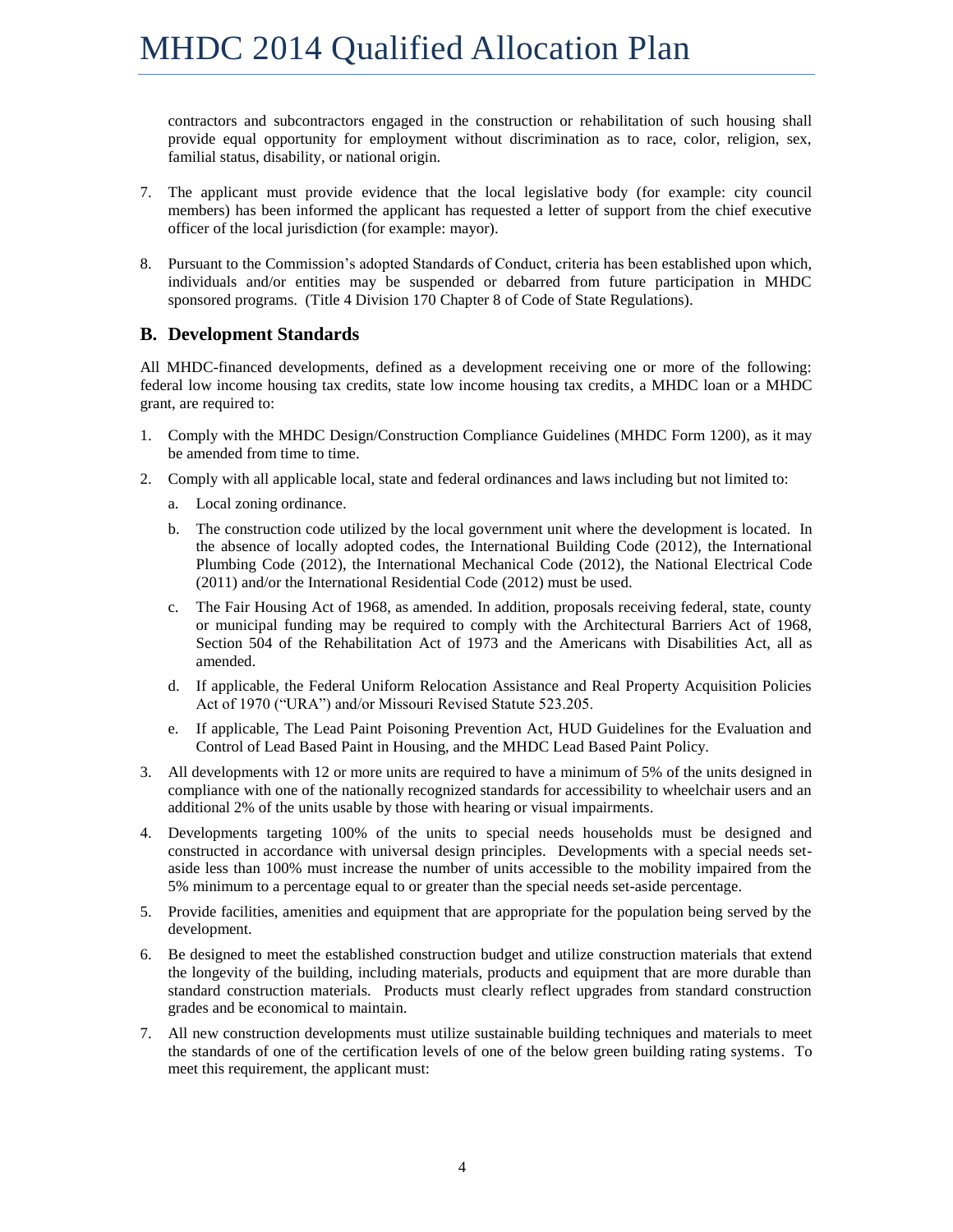- a. Commit to meeting the standards of one of the following green building rating systems: Enterprise Green Communities, any of the current LEED rating systems or the NAHB National Green Building Standard.
- b. Demonstrate at the time of application, firm submission and construction completion that the development will meet or has met the design and construction requirements for any certification level offered by the three accepted rating systems. The development is not required to receive formal certification but must be designed and built in a manner that it could receive formal certification. Green building criteria utilized must be clearly documented for MHDC review and confirmation.
- c. Have at least one development team member who is an accredited green building professional with proven experience in sustainable design and/or construction. The team member must be a LEED AP®, LEED Green Associate™ or a Certified Green Professional™. If the development is not being formally certified, the development team member must document the pledged green building standards with pictures and brief narrative during the construction process.
- d. Demonstrate how sustainability will be achieved from the pre-development period through development operations.
- 8. Pay at least federal prevailing wage to all laborers and mechanics employed in the construction of the development as determined and posted by the United States Department of Labor for the locality of the site and current within ten days of construction closing. Developments consisting of buildings with four or fewer floors must use the Davis-Bacon residential construction category, and developments consisting of buildings with five or more floors must use the Davis-Bacon building construction category.
- 9. Contracts should be reasonable and competitively priced for both hard and soft costs.
- 10. Contractor fees are limited for general requirements, overhead and builder's profit and cannot exceed 14% of the total construction costs less the sum of general requirements, overhead and builder's profit. Bonding costs and permit costs shall not be included in the calculation of contractor fee limits for general requirements, overhead and builder's profit. The limitation on contractor fees should be incorporated into the construction contract. A cost certification is required from the contractor and the limit imposed by the QAP cannot be exceeded.

Builder's Profit 6% of construction costs; Builder's Overhead 2% of construction costs; and General Requirements 6% of construction costs.

- 11. Commit to contract with Section 3 businesses as may be dictated by regulations tied to federal funding sources. A Section 3 plan signed by the owner/developer and the general contractor must be reviewed and approved by MHDC prior to firm commitment issuance.
- 12. MBE/WBE Participation Standard is set at a minimum of 10% for MBE and 5% for WBE for both hard and soft costs. This applies to developments with more than 6 units. The Participation Standard may be satisfied by MBE/WBE businesses providing competitive priced services/materials in the following categories:
	- $\bullet$ Hard costs for the actual physical cost of construction, which include but are not limited to general contracting, grading, excavation, concrete, paving, framing, electrical, carpentry, roofing, masonry, plumbing, painting, asbestos removal, trucking and landscaping.
	- $\bullet$ Soft costs, which include but are not limited to planning, architectural, relocation, legal, accounting, environmental, engineering, surveying, consulting fees, title company, disbursing company, market study, appraisal and soils report.

The calculation of participation rates shall include all line items for which services or materials are provided to the development; provided, however, that developer fees may be, but are not required to be, included in the calculation of participation rates. Development costs that do not include actual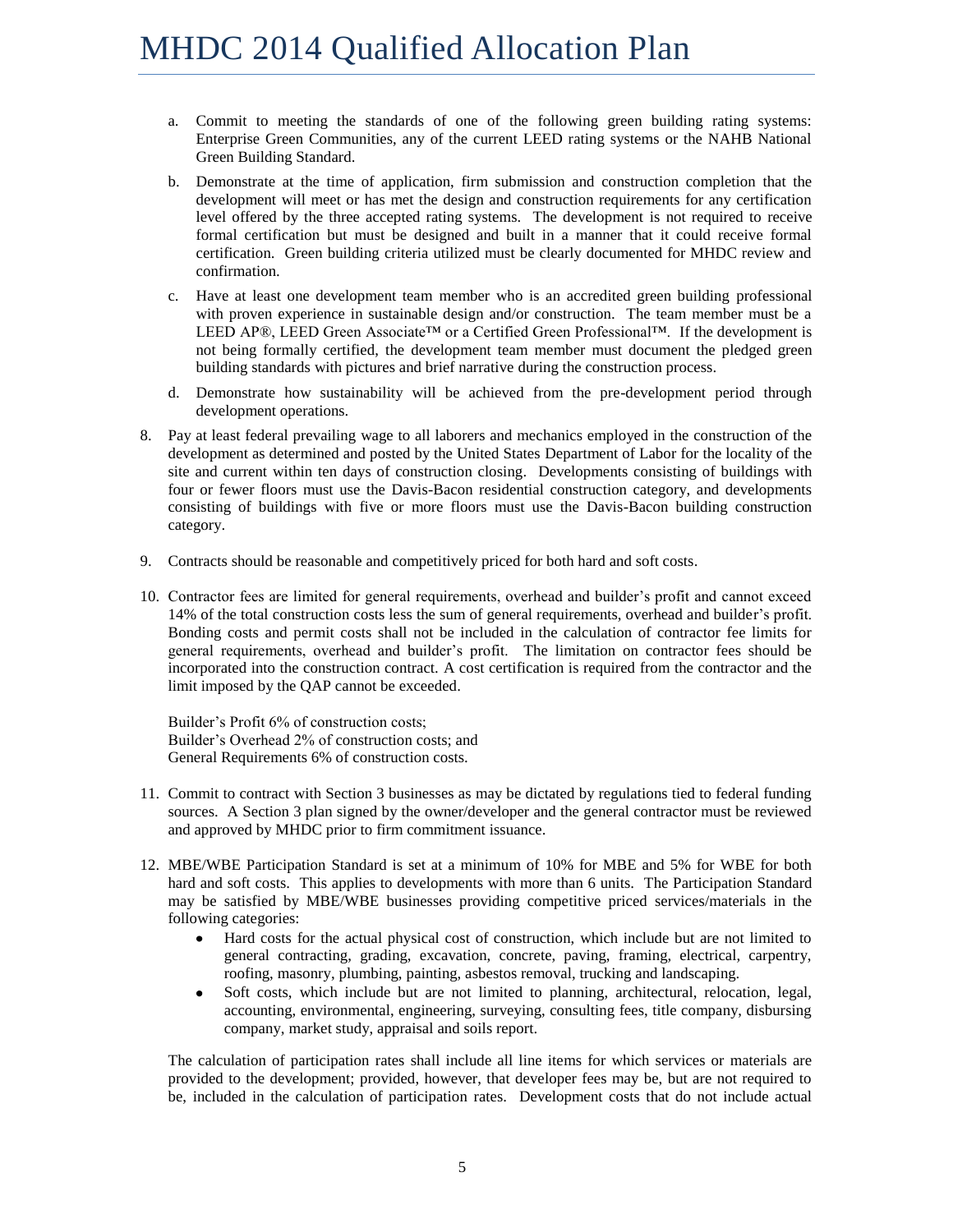services or materials, such as public sector financing, construction interest, and bond issuance cost, shall not be included in the calculation.

A utilization plan signed by the owner/developer detailing how the applicant intends to meet the Participation Standard must be included in the application. MBE/WBE entities providing soft cost services must be identified at the time of application. Evidence of MBE/WBE proposals and certifications for hard costs will be required as part of the firm submission requirements or no later than five days prior to construction loan closing. In the event there is also an award of HOME funds, there may be additional requirements (Section 3) that must be met to be in compliance with federal regulations.

# <span id="page-7-0"></span>**C. Underwriting Standards**

MHDC has adopted the following underwriting standards for all developments that seek a tax credit allocation under this Plan. Meeting these standards does not constitute a representation regarding the feasibility or viability of the development and does not guarantee or imply that an allocation will be made.

The Developer's Guide provides a more detailed description of the underwriting standards and expectations of MHDC. Applicants should refer to and rely upon the Developer's Guide while completing an application under the NOFA. MHDC will not award tax credits based solely on the lowest development costs. The mission of MHDC is to provide high quality affordable housing with long-term viability that contributes to the community. MHDC staff reserves the right to adjust assumptions according to market conditions at the time of application.

- **1. Rents.** The proposed rents must be reasonable for the population being served and appropriate for the market which the development is located. Rents must meet the requirements of the various financing sources in the application and at a minimum must meet the requirements of the Code in order to be eligible for a tax credit allocation under this Plan. Tax credit rents should be at least 15% less than market rents. In rare instances, area market rate rents may be depressed due to deteriorating conditions, therefore area market rate rents could be less than tax credit rents. If a development includes both tax credit and market rate units the market rate unit rents must be at least 15% higher than tax credit rents. This does not apply to special needs housing properties.
- **2. Development Cost Minimums.** For rehabilitation developments seeking 9% Credit, the total construction costs must equal or exceed 40% of the total replacement costs. Bond Developments located in rural (non-MSA) areas must have total construction costs of at least 15% of the Total Replacement Costs. Bond Developments located in urban (MSA) areas must have total construction costs of at least 20% of the total replacement costs.
- **3. Development Cost Maximums.** The maximum total development cost for a development cannot exceed the total replacement cost calculated using the most recent HUD  $221(d)(3)$  limits. MHDC reserves the right, on rare occasions, to allow exceptions to the cost limit on a case-by-case basis, if unique development characteristics that meet or exceed the standards and goals of this Plan are incorporated into the proposal.
- **4. Construction Cost Analysis.** MHDC will hire an independent third party to provide an upfront construction analysis for all approved properties in excess of six units. This analysis will be performed when the firm submission documents (plans and specs) have been submitted. The purpose of the analysis will be to have a third party review the proposed costs as well as the plans and specs. If it is determined that the costs submitted are either excessive or deficient, MHDC may adjust the amount of credits or loan funds allocated to the property prior to closing. This review will also include a replacement reserve analysis for all proposed rehab, preservation or conversions, except for RD properties.
- **5. Difficult Development Areas.** Proposals located in areas designated by HUD to be difficult to develop may be allowed to increase its qualified basis by an amount up to 30% in order to achieve financial feasibility. Pursuant to  $42(d)(5)(B)(v)$  of the Code, MHDC may establish criteria to designate additional properties approved for 9% Credits to be treated as located in a difficult development area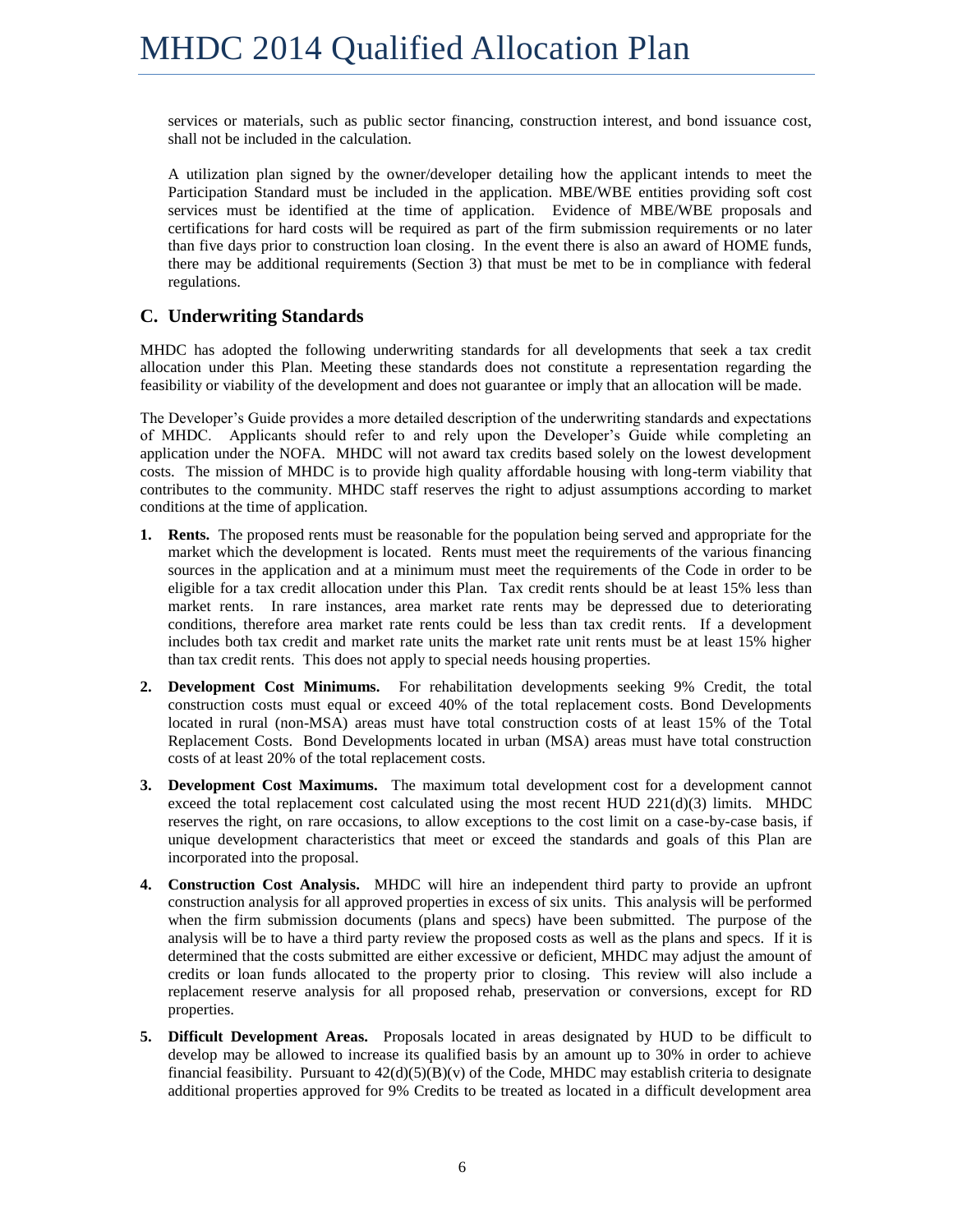and therefore eligible to receive a similar increase. For purposes of this Plan, properties that meet the criteria must:

- a. Be determined to meet the qualifications of the preservation priority; or
- b. Be determined to meet the qualifications of the special needs housing priority and demonstrate that the property will incur direct costs in addition to costs covered by third parties in the provision of services to enhance the residential stability and independence of special needs residents; or
- c. Be determined to meet the qualifications of the service enriched housing priority; or
- d. Be a family development located in a county whose median income is below the 2013 statewide median income as established and published by HUD and propose to set aside at least 20% of the total units to be occupied by households earning between 60% and 80% (workforce units) of the area median income, calculated using the appropriate income limits; and in most circumstances workforce rents should be at least 15% higher than tax credit rents or
- e. Be part of a larger mixed-use economic development area. For a development to qualify as part of a mixed-use economic development area, it must:

Be part of a mixed-use economic development area that includes different housing types for different household income levels, new retail/office/light industrial space that creates new permanent jobs, and new public space or activity centers designed for users of the area; or

Be part of a Transit Oriented Development ("TOD") plan as defined in the Developer's Guide. The TOD plan must be centered around and integrated with a transit stop. The proposal must be located within 1,750 feet of a transit stop. The plan must be mixed-use, mixed-income, pedestrian friendly and of appropriate density for a TOD.

MHDC will decide, in its sole discretion, what evidence and what types of development will qualify for an increase in qualified basis for mixed-use economic development areas. An important factor is that the MHDC development is not the only development taking place and that it will enhance the overall plan, rather than be the overall plan. It is expected that the plan, of which the MHDC development is a part of, contemplates the development of multiple buildings over an area of reasonable size. This will not apply to a singular structure, regardless of location.

Further details concerning difficult development area requirements may be found in the Developer's Guide.

- **6. Developer and Contractor Fee Limits**. Developer and contractor fees are limited as follows:
	- a. Developer Fee. For the purposes of the Developer Fee Limit, "Developer Fee" is defined as the sum of the developer fee and consultant fees, including but not limited to the following types of consultants: development and/or credit consultants, application consultants, historic, MBE/WBE, and Section 3 consultants. Development costs paid for by a previous owner are not considered when calculating developer fee, even if the cost of the previous work is included in the sales/purchase contract.
		- i. **New Construction Developments:** are limited to the lesser of: (a) 15% of total replacement costs for the first \$4,000,000 of total replacement costs and 10% for any additional amount of total replacement costs, or (b) the per-unit calculation from the chart below.
		- ii. **Acquisition-Rehabilitation and Historic Preservation Developments:** are limited to the lesser of: (a) the sum of 8% of acquisition costs for the first \$2,000,000 of acquisition costs, 6% of any additional acquisition costs, 15% of the first \$4,000,000 of non-acquisition total replacement costs and 10% of any additional non-acquisition total replacement costs, or (b) the per-unit calculation from the chart below.

| For units 1-40                  | $$20,000$ per unit |
|---------------------------------|--------------------|
| $\overline{1}$ For units 41-100 | $$17,500$ per unit |
| For units $101-150$             | $$15,000$ per unit |
| For units $151+$                | $$12,500$ per unit |

Per-Unit Developer Fee Maximum for i and ii above: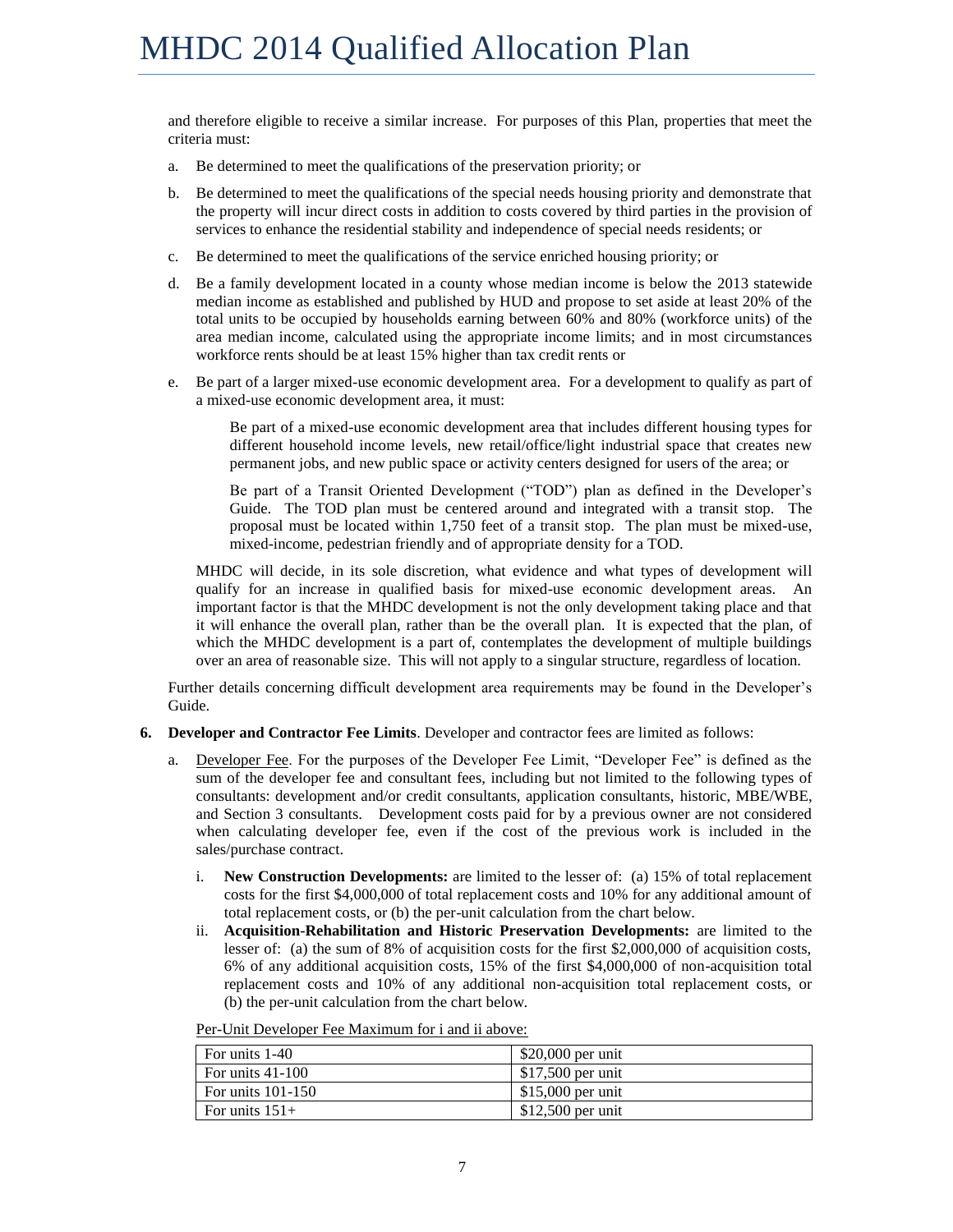The Developer Fee approved for a development at Conditional Reservation may not be increased for any reason without Commission approval.

b. Contractor Fees. Contractor Fees are limited for general requirements, overhead and builder's profit and cannot exceed 14% of the total construction costs less the sum of general requirements, overhead and builder's profit. Bonding costs and permit costs shall not be included in the calculation of contractor fee limits for general requirements, overhead and builder's profit. The limitation on contractor fees should be incorporated into the construction contract. A cost certification is required from the contractor and the limit imposed by the QAP cannot be exceeded.

Builder's Profit 6% of construction costs;

Builder's Overhead 2% of construction costs; and

General Requirements 6% of construction costs.

All general requirement items in the Fin-115 must be included in the calculation of the maximum amount for general requirements regardless of the party who pays for the items.

- **7. Tax Credit Amount**: The Code and the State Tax Relief Act require that MHDC allocate to a development the tax credit amount that MHDC determines is necessary to ensure the financial feasibility of the development and its viability as a qualified low-income housing development throughout the credit period. The Code defines credit period as 10 taxable years, MHDC will ensure the financial feasibility of the development and its viability as a qualified low-income housing development throughout the compliance period. MHDC retains the right, in its sole discretion, to reserve less than the amount requested on the application, reserve less than would result by using an applicable fraction of 100%, and deny approval of any tax credit amount. MHDC will evaluate each proposed development utilizing the selection criteria found below. MHDC will underwrite using the monthly applicable percentage for 9% developments unless federal legislation is passed prior to Commission approval of applications allowing the applicable percentage to be a minimum of 9% for buildings placed in service prior to December 31, 2016. The determination of the tax credit amount necessary will be conducted at the following processing stages:
	- a. The time of application;
	- b. The time the Conditional Reservation Agreement is issued;
	- c. The time an approved Firm Commitment and Carryover Allocation are issued and/or a Letter of Determination (also known as a 42(m) letter) is issued (if applicable); and
	- d. The time the development is placed in service (after all project costs are finalized and a third party cost certification has been completed) and requests issuance of IRS Form(s) 8609.
- **8. Maximum Credit Amount.** The maximum amount of annual federal 9% Credit that may be allocated to any individual development is \$700,000, however, for any development determined in MHDC's sole discretion to be eligible for a basis boost (see section II.C.4 above) the maximum is up to \$910,000 after the basis boost. MHDC, in its sole discretion, may make exceptions on a case-by-case basis when justified by development size and feasibility. The annual state 9% Credit shall be limited to an amount necessary for the feasibility of the development, but in no event can it exceed \$700,000 without Commission approval.

Bond Developments receiving 4% Credit allocations will not be limited, beyond what is dictated by the Code, in the amount of federal tax credits allocated. Bond Developments are subject to a \$700,000 cap in annual state credit subject to a fiscal year cap total authorization of \$6,000,000 for Bond Developments. The Commission, in its sole discretion, may make exceptions on a case-by-case basis when justified by development size and feasibility. The state credit is not an "as of right" credit, and approval is subject to Commission action.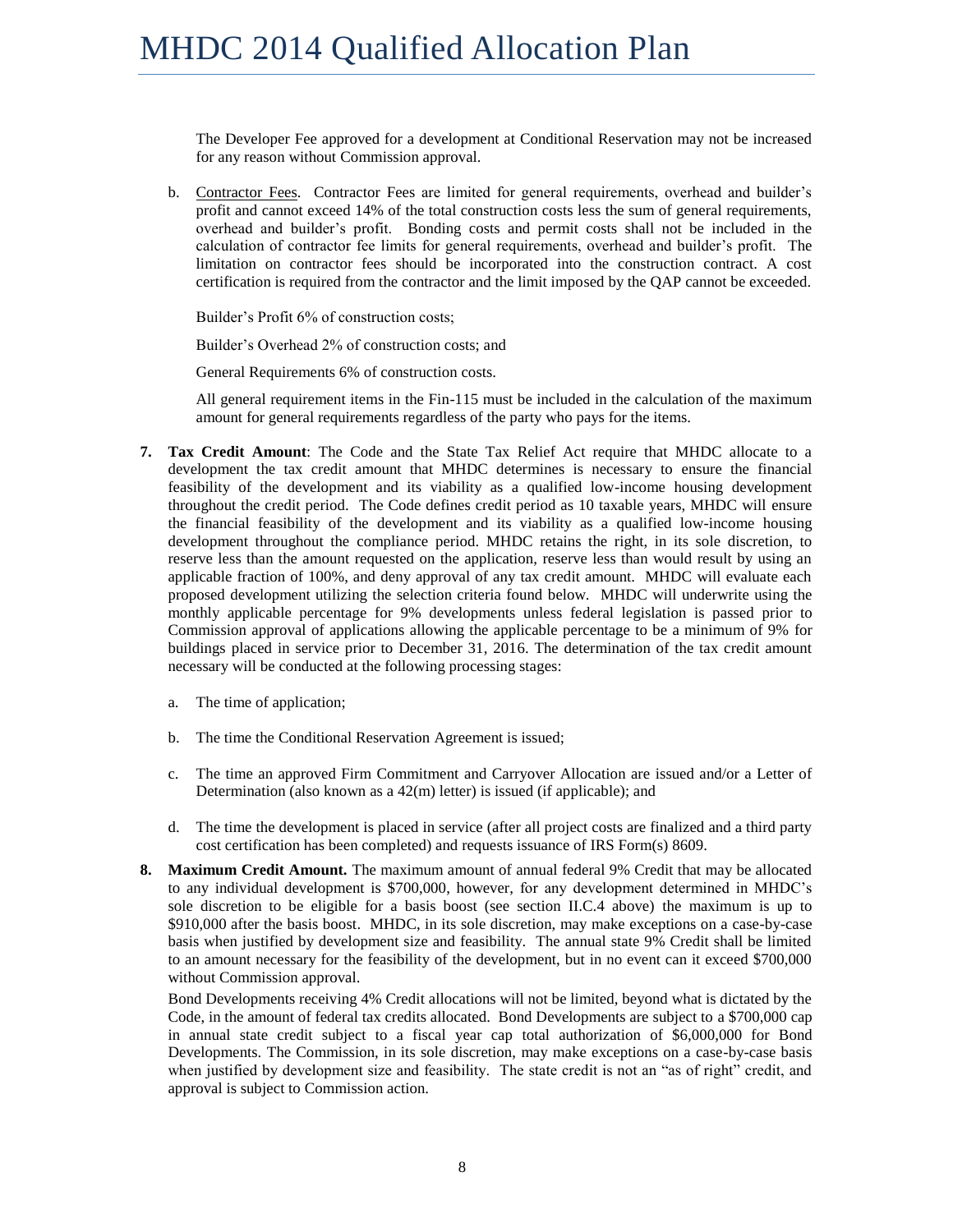MHDC has the right to lower the maximum amount of annual state credit for purposes of application review and approval as a result of statutory changes or limitations as placed on the credits by the Commission.

- **9. Additional Credit.** Owners may apply for an increase in tax credit amounts in subsequent years if a development's eligible basis has increased. Additional credits may be awarded if:
	- a. Meets the requirements of the most recent QAP;
	- b. There are additional credits available;
	- c. MHDC is satisfied that the additional amount is necessary for the financial feasibility and viability of the development; and
	- d. The increased amount of credits does not exceed MHDC's Maximum Credit Amount.
- **10. Subsidy Layering Review.** Section 911 of the Housing and Community Development Act of 1992 and Section 102 of the Department of Housing and Urban Development Reform Act of 1989 have placed limitations on combining the 9% Credit and 4% Credit with certain HUD and other federal programs. The limitations currently apply to a number of programs under the jurisdiction of the HUD Office of Housing, including but not limited to, Section 221(d)(3), 221(d)(4), 223(f) and  $542(c)$ mortgage insurance, Flexible Subsidy, and project-based Section 8 rental assistance programs ("HUD Housing Assistance").

As part of a Memorandum of Understanding ("MOU"), dated May 8, 2000, between HUD and MHDC, developments using the Federal LIHTC with these programs are subject to a subsidy layering review by MHDC.

The MOU requires that HUD and MHDC share information on the developer's disclosure of sources and uses of funds for all developments financed with both the Federal LIHTC and HUD Housing Assistance. This review is designed to ensure that such developments do not receive excessive federal assistance.

**11. Use of HOME.** Funding from the HOME Investment Partnership Act ("HOME") is a resource that may be available to assist in the development of affordable housing. In order for a development with HOME funding to qualify for the 9% Credit and remain in basis, the HOME funds must be structured as a loan. If structured as a grant deduct from eligible basis.

# <span id="page-10-0"></span>**III. RESERVATION PROCESS**

#### <span id="page-10-1"></span>**A. Housing Priorities**

The following housing priorities have been established by MHDC to encourage the development of certain types of housing in certain locations. A more detailed description of the priorities and the requirements for consideration under the priorities is available in the Developer's Guide. An application seeking a priority under 2, 3, 4, 5, 7, 8, and/or 9 below is not absolved from meeting other selection criteria and successfully competing against other applications.

**1. Nonprofit Involvement Set-aside.** Pursuant to the Code at least 10% of the 9% Credit will be allocated to developments that involve a qualified nonprofit organization.

Section  $42(h)(5)(C)$  of the Code defines a qualified nonprofit organization as:

- a. A  $501(c)(3)$  or  $(c)(4)$  nonprofit organization; and
- b. Having an express purpose of fostering low-income housing; and
- c. One that will own an interest in the development and materially participate in the development and operation of the development throughout the compliance period. Material participation is defined in Section 469(h) of the Code as "involved in the operations of the activity on a basis which is regular, continuous and substantial;" and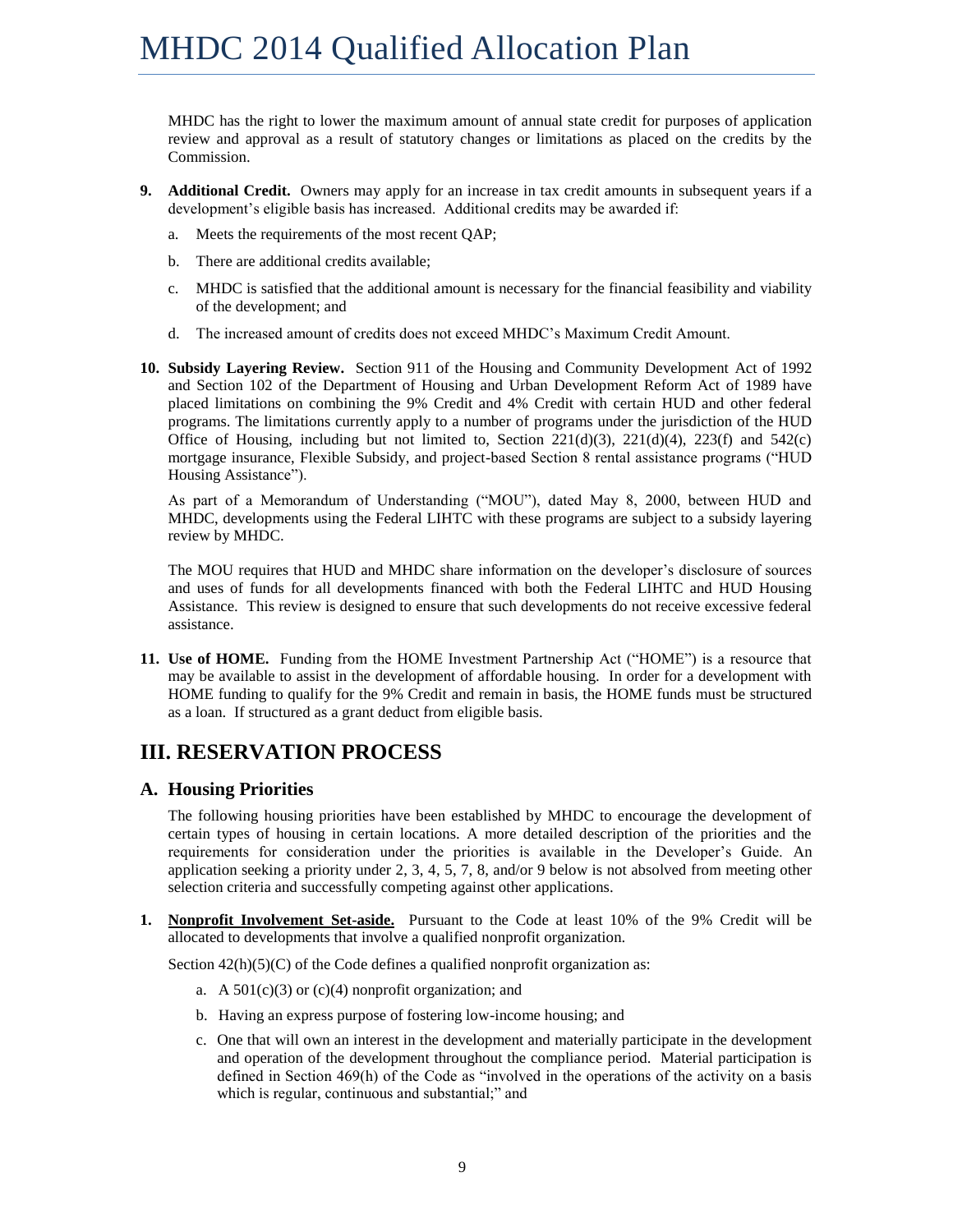d. Is not affiliated with, nor controlled by, a for-profit organization.

Developments that wish to be considered for this priority must fully complete the applicable sections of the application and provide the following items with their application:

- i. Nonprofit Organization's Certificate of Incorporation
- ii. Articles of Incorporation and By-Laws
- iii. Certificate of Good Standing
- iv. IRS Letter Evidencing Nonprofit Status
- v. MHDC Nonprofit Questionnaire. The questionnaire must describe the organization's role in detail, including how material participation pursuant to 469(h) will be met and what share of profits, losses and fees go to the nonprofit organization

#### **2. Special Needs Priority**.

Developments that provide housing opportunities for persons with special needs are strongly encouraged. Proposals that commit to a special needs set-aside of no less than 10% of total units up to a maximum of 100% of total units will receive a preference in funding. A person with special needs is a person who is physically, emotionally or mentally impaired or suffers from mental illness; developmentally disabled; homeless; or a youth aging out of foster care. A development with a special needs set-aside may not give preference to potential residents based upon having a particular disability or condition to the exclusion of persons with other disabilities or conditions. Applicants must submit documentation that demonstrates they have obtained commitments from a lead referral agency which will refer special needs households qualified to lease targeted units and from local service agencies which will provide a network of services capable of assisting each type of special needs population defined above. A Lead Referral Agency is defined as a service provider agency that will provide tenants and services to the community through the 15-year compliance period. The Lead Referral Agency should demonstrate the ability to serve the targeted Special Needs population.

MHDC will endeavor to set aside 33% of federal and state 4% and 9% low income housing tax credits for projects containing units qualifying under the special needs housing priority outside the geographic set-aside, subject to the quality of the special needs proposals received and their ability to meet selection criteria and underwriting requirements described in this QAP.

Applications submitted with Special Needs units must include \$1,000 per special needs unit as a payment to the Special Needs Housing Reserve Fund which has been established by MHDC. This reserve will be funded at construction completion when other reserve funds are normally funded. These funds will be held by MHDC and used as necessary to temporarily assist special needs properties who have experienced unforeseen operational issues, for example, the loss of rental assistance. Deposits to the reserve fund pool are intended for use for all special needs properties, commencing with 2014 approvals, and are intended to replace the need for each property to establish a separate special needs reserve. Guidelines for the application and use of reserve funds are posted on the MHDC website under Rental Production then General Forms and Other Resources.

Developments that wish to be considered under this priority must fully complete the applicable sections of the application and provide the following with their application:

- i. A draft referral and support agreement with the lead referral agency.
- ii. A description of the experience of the lead referral agency, their ability to provide access to support services, and their capacity to maintain relationships with the managing agent and community service providers throughout the compliance period.
- iii. A marketing plan demonstrating how the property will be affirmatively marketed to persons with special needs, the screening criteria that will be used, and the willingness of all parties to negotiate reasonable accommodations to facilitate the admittance of persons with disabilities into the property.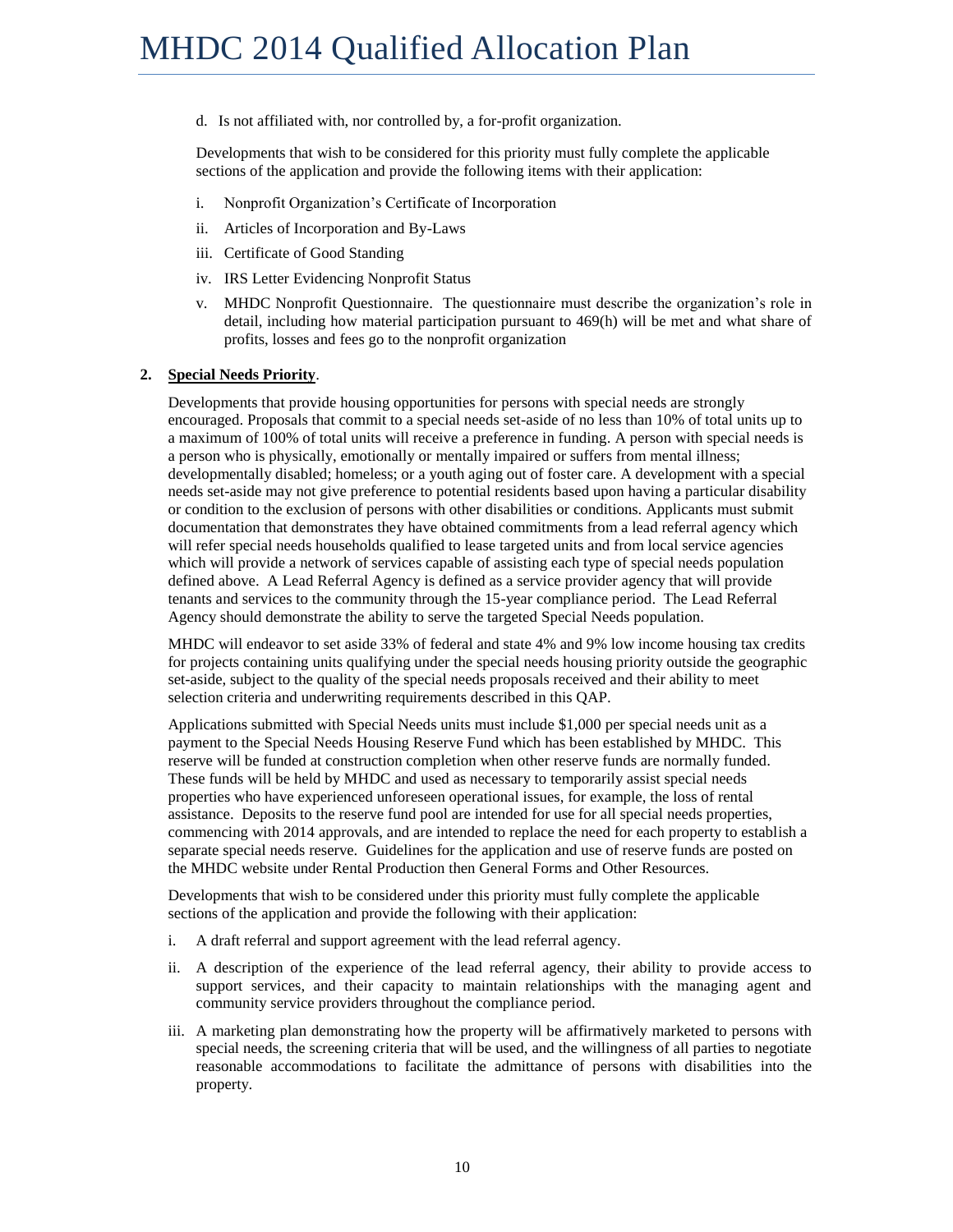- iv. Documentation of supportive services appropriate to each type of special needs population.
- v. An affordability plan addressing the type of rental assistance or rent structure that may be utilized to make targeted units affordable to special needs households with extremely low income.
- vi. A detailed services budget, displaying how services will be implemented for the Special Needs Population being targeted.
- **3. Service Enriched Housing.** Proposals offering significant services tailored to the tenant population will receive a preference in funding. Service enriched housing helps residents satisfy basic needs, fulfill their responsibilities to the property, and build a sense of community. Proposed services should take into account the unique characteristics of residents and help them to identify, access, and manage available resources. Other benefits of a well-planned and properly funded program may include reduced resident turnover, improved property appearance and greater cooperation between residents and management.

To be considered under this priority a development must target a specific population. Examples include but are not limited to:

- a. Elderly households;
- b. Individuals with children;
- c. Formerly homeless individuals and families;
- d. Individuals with a physical and/or developmental disabilities; or
- e. Individuals diagnosed with mental illness.

The applicant should demonstrate they have experience with the population in question. If the applicant does not have experience with the specified population, they should have a commitment(s) from a service provider(s) who does have the necessary experience. Any commitments should be for the entire 15-year compliance period.

Developments that wish to be considered under this priority must fully complete the applicable sections of the application and provide the following with their application:

- vii. A detailed supportive services plan which explains the type of services that will be provided, who will provide them, how they will be provided and how they will be funded. The plan should include, but is not limited to a description of how the development will meet the needs of the tenants including access to supportive services, transportation, and proximity to community amenities. It is preferable that services be onsite or near the proposed development.
- viii. A project-specific services budget which includes a breakdown of both sources and uses.
- ix. Letters of intent from service providers anticipated to participate in the development's services program.
- **4. Preservation.** The preservation of existing affordable housing will receive a preference in funding. To qualify for the preservation priority a development must meet at least one of the following and if receiving federal historic credits and/or state historic credits they must waive the right to opt out for an additional fifteen years:
	- a. Have, and continue to use if possible, project-based rental assistance and/or operating subsidy.
	- b. Have a loan made prior to 1985 from any of the following loan programs: HUD 202/811, 221(d)(3) or (d)(4), 236 or USDA RD 515.
	- c. Participate in HUD's Mark-to-Market restructuring program.
	- d. Have a previous allocation of low-income housing tax credits in which the first year of the credit period was 1998 or earlier and be in or have completed the final year of the initial compliance period for all buildings in the development.

To be considered under this priority the following must be included with the application: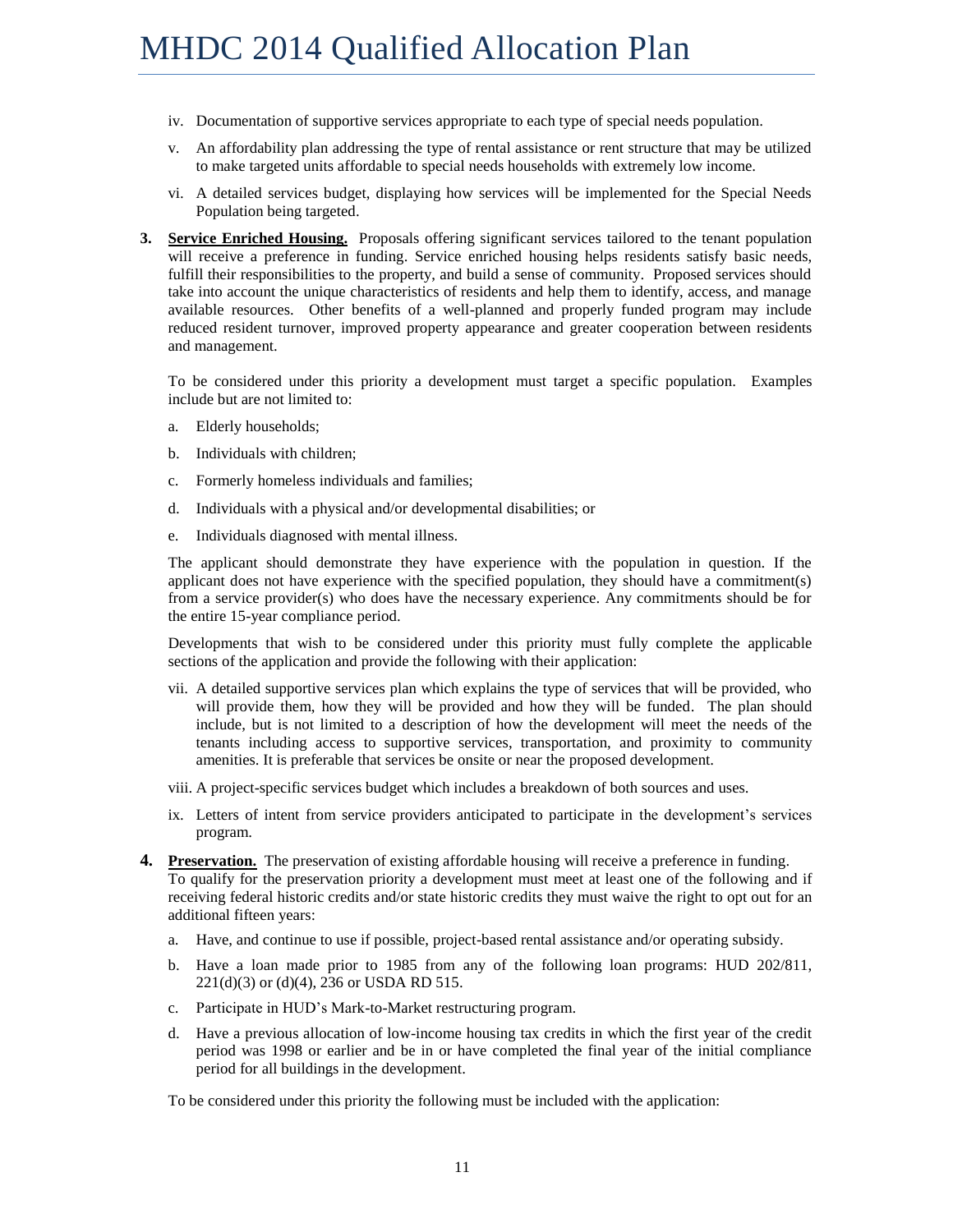- i. Copies of all loan notes and regulatory agreements that encumber the property.
- ii. A copy of any project-based income or operating subsidy agreements and rent schedules.
- iii. Audited financial statements for the development covering the three most recent years.
- iv. If the project has HUD or MHDC financing or is under a LURA or a Regulatory Agreement, then a letter from HUD or MHDC indicating the need for preservation is required. (NOTE: If the proposed development for preservation has a RD loan, please see 'v.' below.)
- v. If the proposed development for preservation includes USDA-RD financing, the application must include a letter addressed to MHDC from the RD State Office that indicates (1) RD support for the proposal, and (2) that the applicant has met with either the RD State Office or Area Specialists prior to preparing/submitting the application. The purpose of the meeting should be to go over the entire structure of the proposal with RD, including but not limited to a discussion of the proposed scope of work, Capital Needs Assessment ("CNA"), financing structure, rents charged, operating budget, as well as the potential amount of additional RD required Replacement Reserves and any other unique feature or complexities pertaining to the development proposal. It is recommended that applicants supply RD with a copy of the "as-is" CNA prior to this meeting.
- vi. A physical needs assessment (or for RD proposals, a required "as-is" Capital Needs Assessment that meets USDA-RD requirements).
- **5. MBE/WBE Preference.** This applies to developments with more than 6 units.

A preference in funding will be given to an application that reflect(s):

- a) A MBE/WBE Developer, a Developer group that includes a MBE/WBE, and/or a Developer Mentor/Protégé relationship; or
- b) MBE/WBE participation percentages significantly greater than the MBE/WBE minimum Participation Standard of 10% for MBE and 5% for WBE for both hard and soft costs.

The Mentor/Protégé Relationship shall be designed to support, promote and develop the knowledge, skill and ability of the MBE/WBE protégé in a manner intended to assist in the growth and development of the MBE/WBE as a developer.

Applicants seeking a preference under paragraph a) must provide a comprehensive utilization plan signed by the owner/developer detailing the role of, and functions to be performed by the MBE/WBE. The roles and functions of the MBE/WBE must be those typically performed by the owner/developer. Applicants must also submit proof of MBE/WBE certification with the application. Applicants seeking a preference under paragraph b) must provide a comprehensive utilization plan signed by the owner/developer detailing how the applicant intends to significantly exceed the MBE/WBE minimum Participation Standard.

Applicants seeking the MBE/WBE Preference must include a history of MBE/WBE participation with the application.

**6. Property Disposition.** Applicants may compete for the purchase of real estate owned by MHDC. The application must propose an acquisition/rehabilitation transaction that will be evaluated on its merits according to the selection criteria and its ability to demonstrate potential long-term success as an affordable housing property.

To qualify for the property disposition priority the development must be listed publicly by MHDC as real estate owned and available for competitive bid.

To be considered under this priority the following must be included with the application: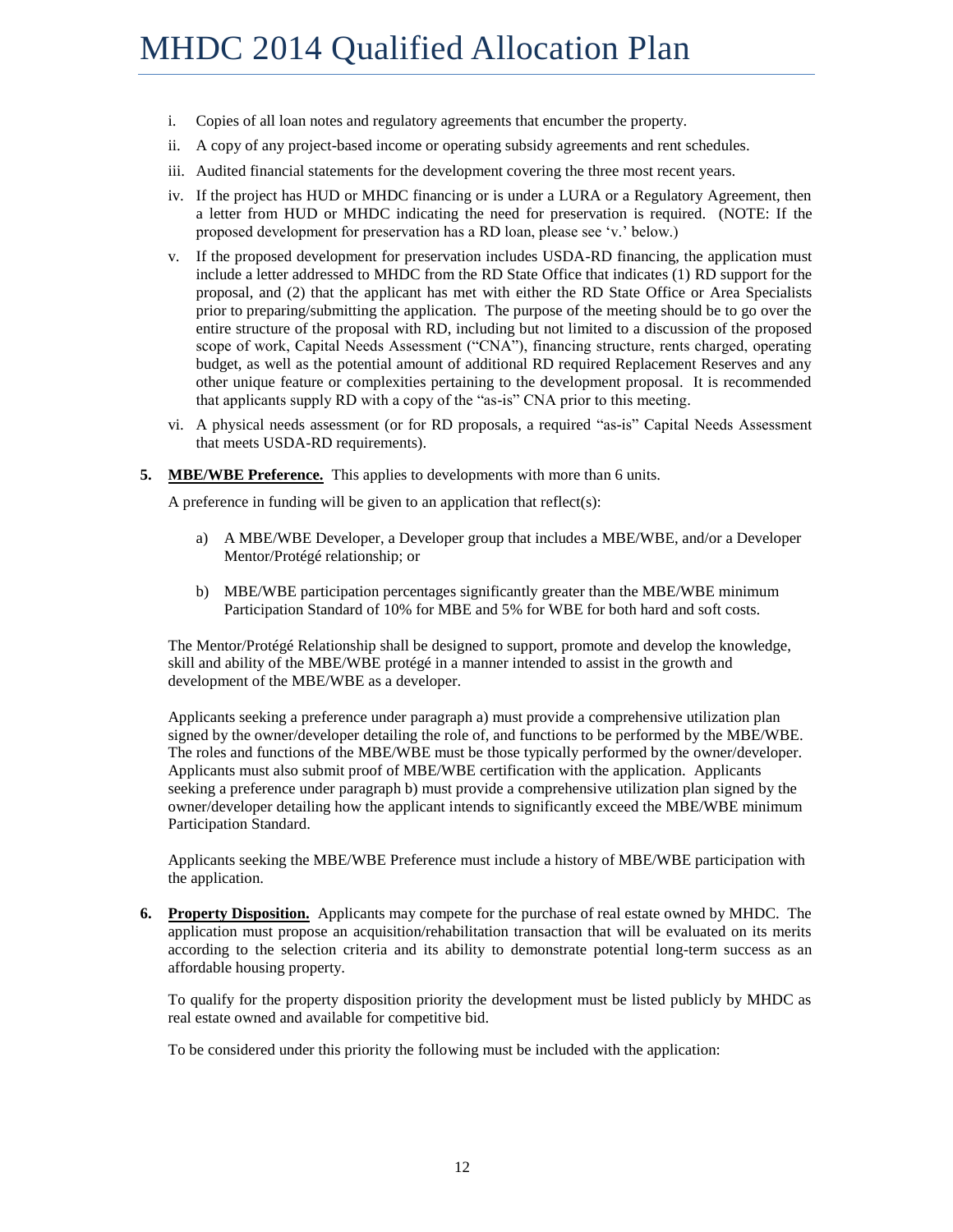- i. A signed option contract representing the applicant's offer to purchase the MHDC-held property on the MHDC option contract form. The MHDC form will be made available on the MHDC website in conjunction with any real estate owned that is publicly posted.
- ii. Any other certifications or documents which may be required by MHDC and made available on the MHDC website in conjunction with the listing of any MHDC-owned real property.
- **7. Compliance Period and Affordability.** MHDC encourages developments that provide quality housing with low affordable rents for a long period of time. As a result, a preference in funding will be given to applications that agree in advance to waive the right to opt out at the end of the 15 year compliance period and agree to maintain the development as affordable housing for a minimum of 30 years as indicated in the Land Use Restriction Agreement.
- **8. 50% AMI.** A preference in funding will be given to applications that set aside at least 25% of total units to households earning less than or equal to 50% of area median income. Rents for households earning less than or equal to 50% of area median income must be at least 15% less than rents for households earning up to 60% of area median income. This preference is not available to projects with project-based rental assistance.

## <span id="page-14-0"></span>**B. Selection Criteria**

All submitted applications which successfully make it to the competitive review stage will be evaluated by MHDC staff using the selection criteria described below. The selection criteria incorporate both the federal preferences and selection criteria as described in Section  $42(m)(1)(B)(ii)$  and  $42(m)(1)(C)$  of the Code. The selection criteria must include:

- project location;  $\bullet$
- $\bullet$ housing needs characteristics;
- project characteristics, including whether the project involves the use of existing housing as part of  $\bullet$ a community revitalization plan;
- $\bullet$ projects intended for eventual tenant ownership;
- tenant populations with special housing needs;
- sponsor characteristics;  $\bullet$
- tenant populations of individuals with children;  $\bullet$
- $\bullet$ public housing waiting lists;
- $\bullet$ energy efficiency; and
- historic character.

States must give preference among selected projects to:

- those serving the lowest income tenants;  $\bullet$
- those serving qualified tenants for the longest period; and  $\bullet$
- projects located in Qualified Census Tracts, the development of which contributes to a concerted community revitalization plan.

States may include such other criteria as they deem appropriate, and except for the specified preference items, there are no requirements as to the relative weight of the various factors.

Additional LIHTC responsibilities of the Authority include:

- Assurance that the amount of tax credits allocated does not exceed the amount "necessary for the  $\bullet$ financial feasibility of the project and its viability as a qualified low income housing project throughout the credit period."
- Evaluation of all projects for consistency with the Allocation Plan and for credit need, including  $\bullet$ projects using tax exempt bond financing.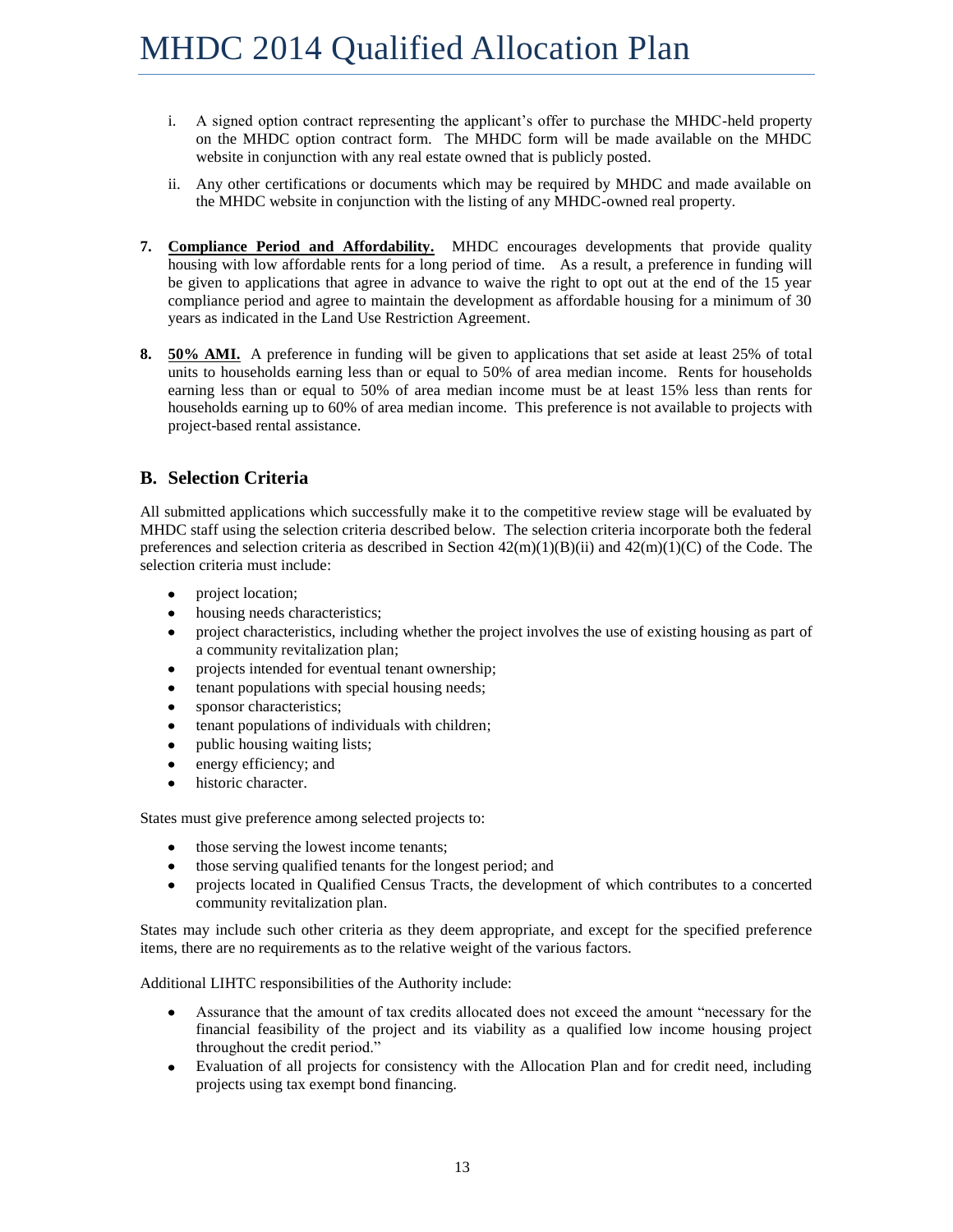- $\bullet$ Execution of an agreement for "an extended low income housing commitment" for every project. This agreement must be recorded as a restrictive covenant binding on all successor owners, and must allow low income individuals the right to enforce the commitment in state court.
- $\bullet$ Monitoring of compliance with the provisions of Section 42 and notifying the Internal Revenue Service of any noncompliance.

#### **1. Geographic Region.**

An attempt will be made to allocate the 9% federal and state credits across the state on a population proportionate basis, with the state divided into the following areas:

- a. **St. Louis Region 33%**: Franklin, Jefferson, St. Charles, St. Louis City and St. Louis counties.
- a. **Kansas City Region 19%**: Cass, Clay, Jackson, Platte and Ray counties.
- b. **Out State Region 48%**: All other counties.
- **2. Development Characteristics.** It is important the development's characteristics are appropriate for the intended tenant population. The following characteristics will be reviewed closely:

#### **a. Tenant Population**

It is important that MHDC fund developments that offer quality affordable housing to the populations that need it in the locations where it is needed. Items that will be given consideration with regard to the intended tenants include:

- i. Tenant populations with special housing needs such as persons with physical and/or developmental disabilities, homeless individuals and families, the elderly and other underserved and/or at risk populations.
- ii. Individuals with mental illness.
- iii. Individuals on public housing waiting lists.
- iv. Tenant populations of individuals with children.
- v. Youth aging out of foster care.
- vi. Developments that serve the lowest income tenants.
- vii. The quantity, quality and suitability of services provided or offered to the tenants.
- **b. Type**

The type of development being proposed is an important characteristic and affects how the other selection criteria are applied. Developments will be evaluated on how they contribute to the goal of this Plan and the mission of MHDC. Developments fall into at least one of the following types:

- i. New construction
- ii. Historic rehabilitation/adaptive reuse
- iii. Acquisition/rehabilitation of existing housing
- iv. Developments intended for eventual tenant ownership

Regardless of type, developments that obligate themselves to serve qualified tenants for the longest period are given extra consideration.

#### **c. Site**

Each site will be reviewed by MHDC staff to determine the overall suitability of the site for affordable housing and for the intended population. Site reviews will consider:

- i. Marketability
- ii. Presence of environmental issues and concerns
- iii. Neighborhood characteristics and land uses
- iv. Proximity to appropriate amenities and services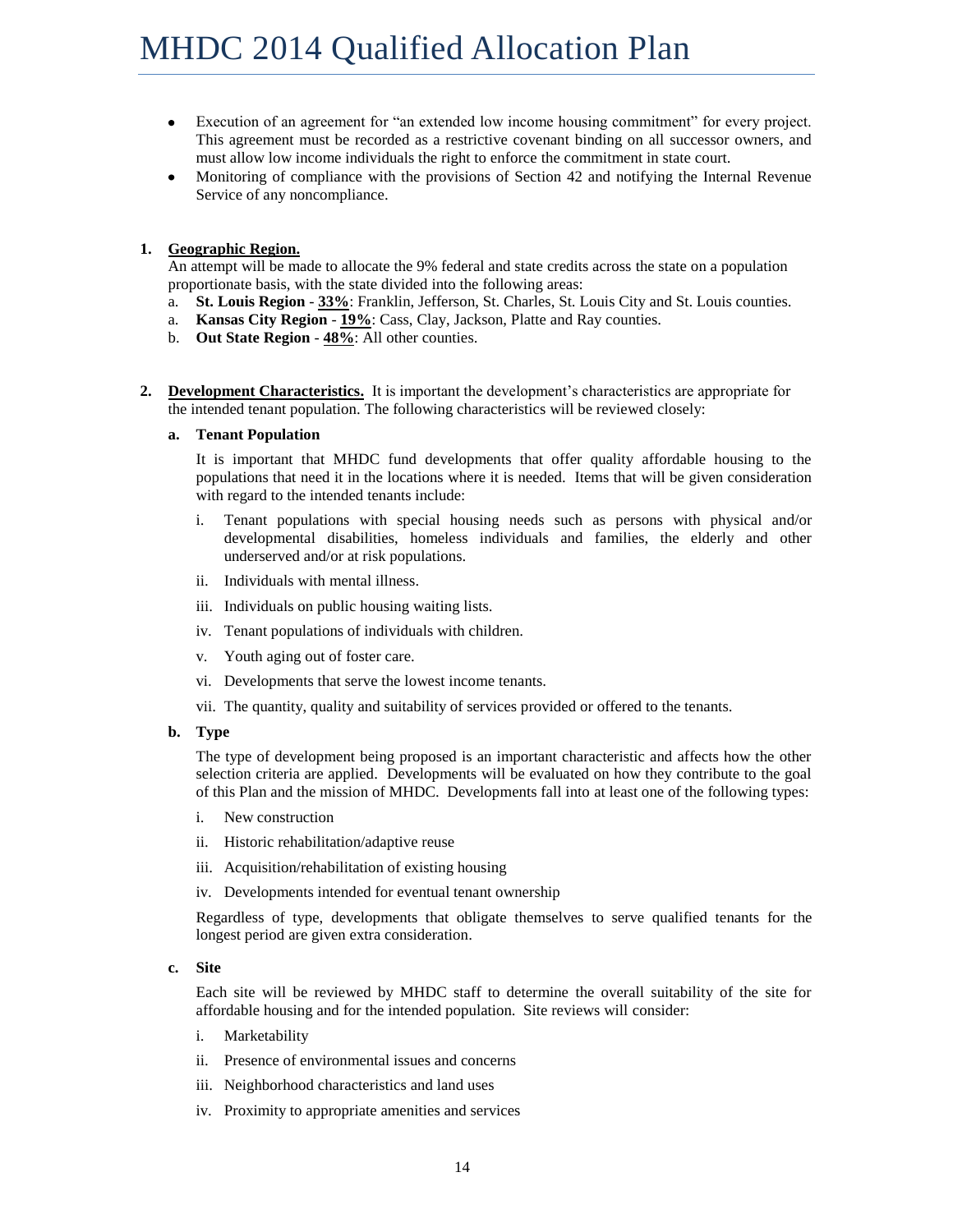#### **d. Design**

The design of each development will be examined closely to assess its appropriateness for the site, the market and the population being served. The following will be taken into account when evaluating the application:

- i. Access into and out of the site and parking
- ii. Placement of buildings on the site
- iii. Development amenities
- iv. Type and quality of materials
- v. Energy efficiency and overall sustainability
- vi. Condition and suitability of structures being reused
- vii. Scope of work for rehabilitation or renovation
- viii. Population appropriate design features, for example universal design features, common space, storage space, accessibility, adaptability, safety features, etc.
- **3. Market Characteristics.** The following will be analyzed for each proposal:

#### **a. Development Location**

Where a development is located affects almost all of the other selection criteria. Important considerations for location include:

- i. Location in a qualified census tract that will contribute to a concerted community revitalization plan.
- ii. Whether existing housing is used as part of a community revitalization plan.
- iii. Location in a community with demonstrated new employment opportunities and a proven need for workforce housing.
- iv. An area designated as a DREAM Initiative community.
- v. Infill of existing stable neighborhoods.
- vi. Commission-designated Targeted Areas

#### **b. Housing Needs**

Developments must address the affordable housing needs of the state, region and locality where they will be located. Important considerations regarding market need include:

- i. Number and growth of the population and intended tenant population in the market area.
- ii. Presence, condition, occupancy and comparability of other affordable housing developments in the market area.
- iii. Presence, condition, occupancy and comparability of market rate housing in the market area.
- iv. Capture rate for the proposed development.
- v. Housing needs of the Special Needs population.

No application proposing the delivery of new units will be approved if it is deemed by MHDC to adversely impact any existing MHDC developments, exist in a questionable market, or create excessive concentration of multifamily units.

- **4. Development Team Characteristics.** The following development team members will be evaluated:
	- a. Developer
	- b. General Partner(s)
	- c. Management Agent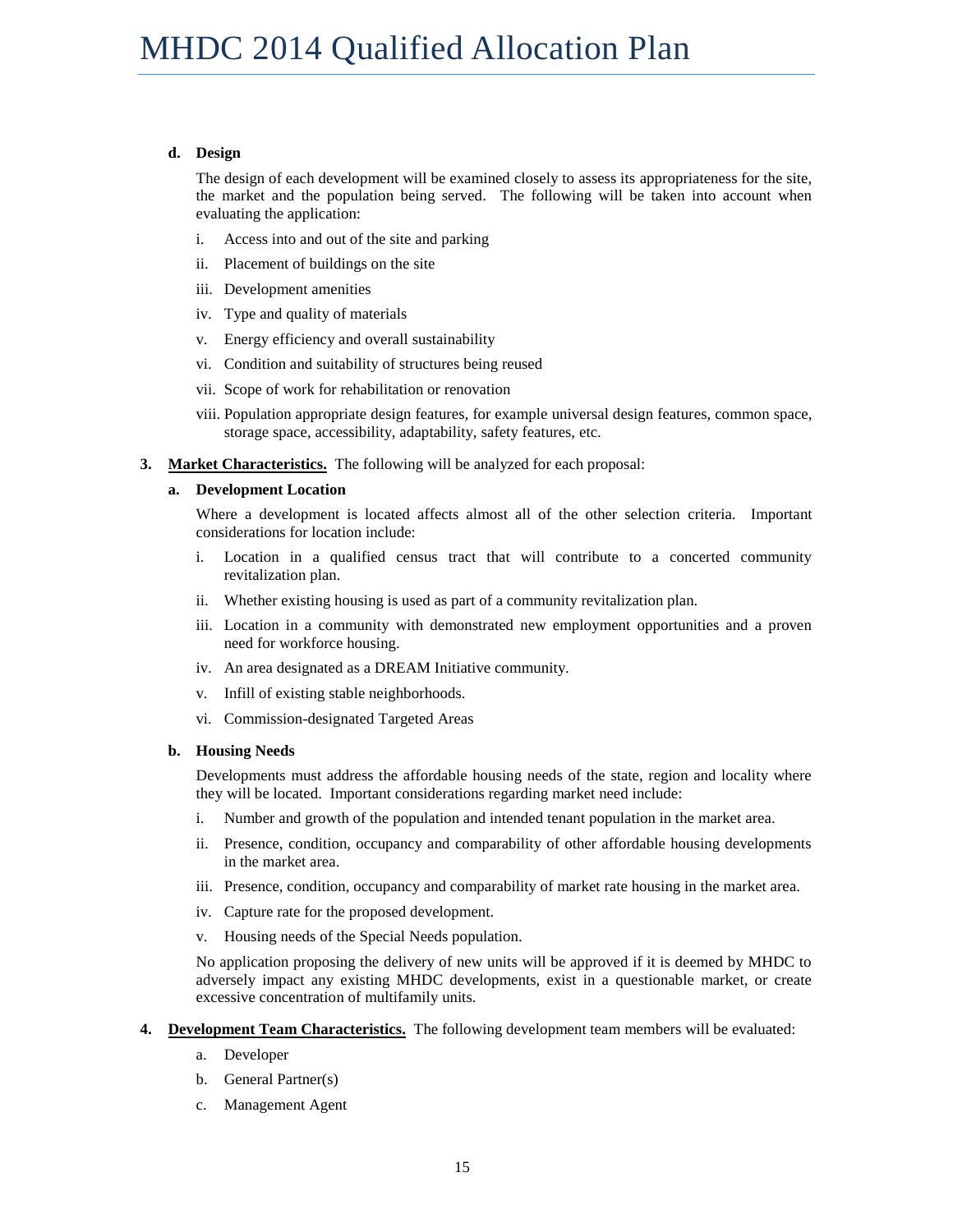- d. Syndicator(s)/Investor(s)
- e. Contractor
- f. Architect
- g. Consultants
- h. Lead Referral Agency for Special Needs Housing
- i. Service Provider for Service-Enriched Housing

Evaluations will assess the experience, performance, financial strength and capacity to complete the proposed development in a timely and efficient manner. A development team's experience with affordable housing, MHDC and the type of development being proposed is important.

Items considered will include, but are not limited to:

- i. Number of affordable developments completed.
- ii. Occupancy of developments owned and/or managed.
- iii. Number of developments in the planning and development stages.
- iv. Quality and condition of previously completed developments.
- v. Previous and outstanding compliance issues.
- vi. Performance of previously completed developments.
- vii. Performance regarding MHDC deadlines for previous funding awards.

The general partner, developer, and general contractor that are proposed as the development team for an application shall be assessed for their capacity to successfully manage the predevelopment, closing, construction, and lease-up of the proposed development in addition to previously-approved properties that are currently in those stages of development.

Development team members that are not in good standing with MHDC or its programs will not be approved for funding.

#### **5. Feasibility**

Applications will be evaluated to determine feasibility and viability throughout the compliance period using the assumptions provided by the applicant. MHDC will evaluate:

#### a. **Sources**

All developments must demonstrate that sufficient sources are available to assure feasibility. Non-MHDC sources must have a commitment letter from the proposed provider included with the application. The commitment letter should indicate the amount and terms of the financing. The type of financing and the source of all financing will be taken into consideration.

#### b. **Uses**

Development costs must be reasonable and competitive for the type of development and location being proposed. Sources and uses must balance.

#### c. **Income**

Rents must be appropriate for the market and affordable for the intended population. Other sources of income must be documented to determine feasibility or the size of MHDC debt.

#### d. **Expenses**

Operating expenses must be adequate, reasonable, competitive and appropriate for the market and type of development being proposed.

#### e. **Long-Term Viability**

Operating projections must indicate that the development is viable for the greater of the entire compliance period or the term of any MHDC financing.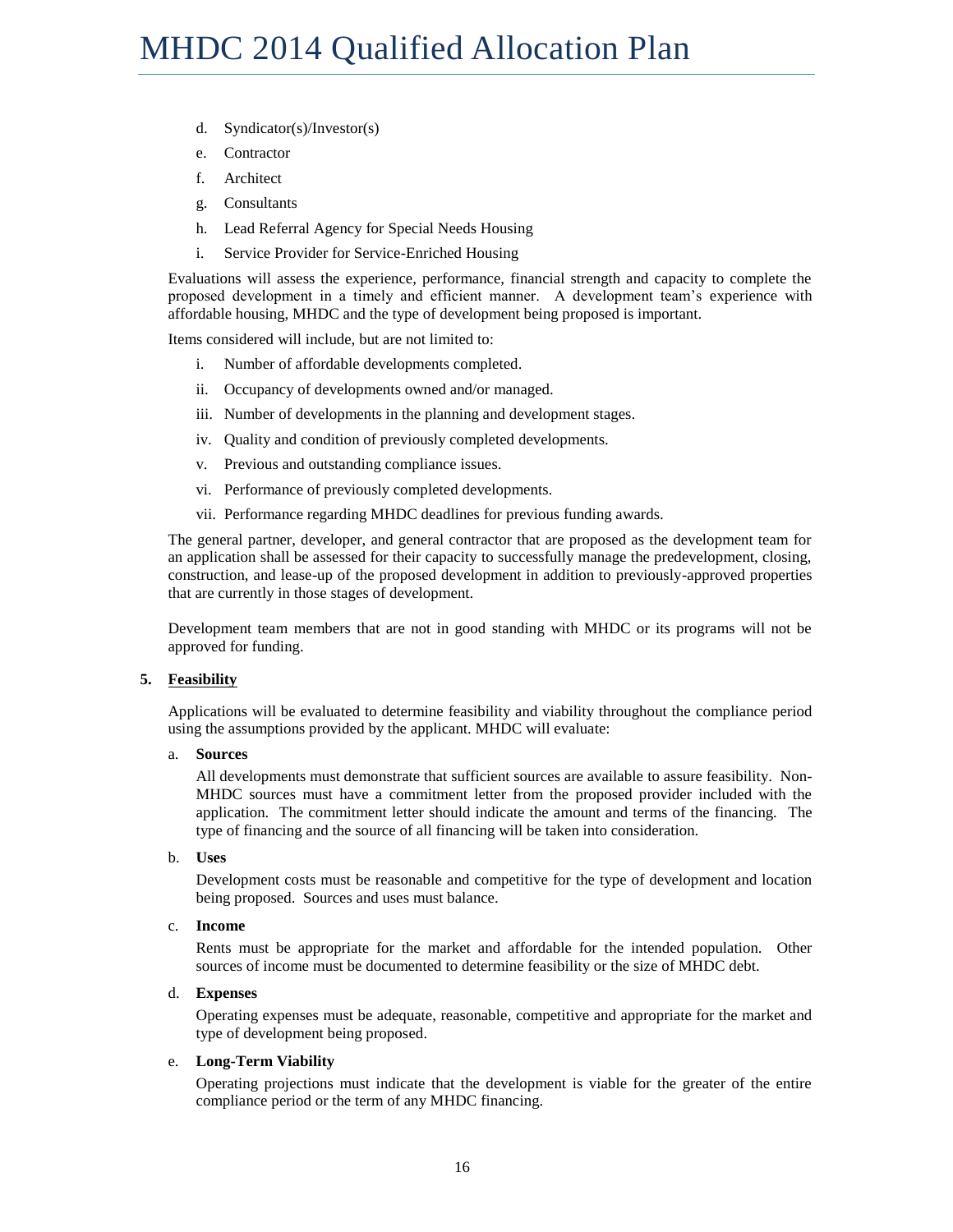#### f. **Timing**

The timing of due diligence, financing commitments and regulatory approvals will be considered when assessing an applicant's ability to proceed. Consideration will be given to applicants that demonstrate they can proceed in a timeframe consistent with the requirements of the Code or, for tax-exempt bond-financed proposals and/or proposals utilizing historic tax credits, the allocation process established by the Department of Economic Development.

#### g**. Investment Potential**

Proposals will be evaluated for their potential to attract investors for the federal tax credit based upon the potential amount of federal credits, the size of the proposed development, the market, the experience and strength of the development team, and financial feasibility. The strength and previous performance of all limited partner investors will be taken into consideration during the feasibility review.

MHDC will not allocate a credit amount that exceeds the amount necessary to assure development feasibility.

#### **6. Community Impact**

MHDC seeks to allocate funding to developments that appropriately and efficiently improve their communities. Impact will be influenced by:

#### a. **Community Support**

Support from elected officials and community members. Community support should highlight the importance of the development to the community and the impact it will have.

#### b. **Catalytic Effect**

Developments that will successfully encourage further development or redevelopment in the community. Developments that are part of a larger community redevelopment effort or part of a concerted community revitalization plan.

#### c. **Community Needs**

How a proposal will address the needs of the population it intends to serve and the community it will serve is important. The existing stock of affordable housing and demographic trends in the area will influence the needs of the community and ability of the proposal to meet those needs.

## <span id="page-18-0"></span>**C. Application Review**

Applications will undergo each of the five staff review stages described below, unless the application is rejected during one of the stages. If an application is rejected during the Initial, Primary Documentation or Secondary Documentation Reviews, a written explanation will be provided to the applicant. The Developer's Guide contains additional information regarding the application review process. An application checklist, application forms and program guides may be found at [www.mhdc.com](http://www.mhdc.com/) through the Rental Production link.

- **1. Initial Review**. The Initial Review will be conducted to determine the applicant and the application's consistency or compliance with the following:
	- a. **Organized Application.** Applications must be submitted in three-ring binders, and organized with tabs according to the checklist provided with the application. Applications that are not organized will be rejected from further consideration. An application consists of an electronic application, one three-ring binder with exhibits and original signatures where required, and a CD-R with electronic exhibits. The name of each document on the CD-R should match the MHDC FIN-125. MHDC staff has the right in its sole discretion to waive an exhibit requirement on a case-by-case basis upon the review of a formal waiver request submitted by an applicant prior to the NOFA deadline.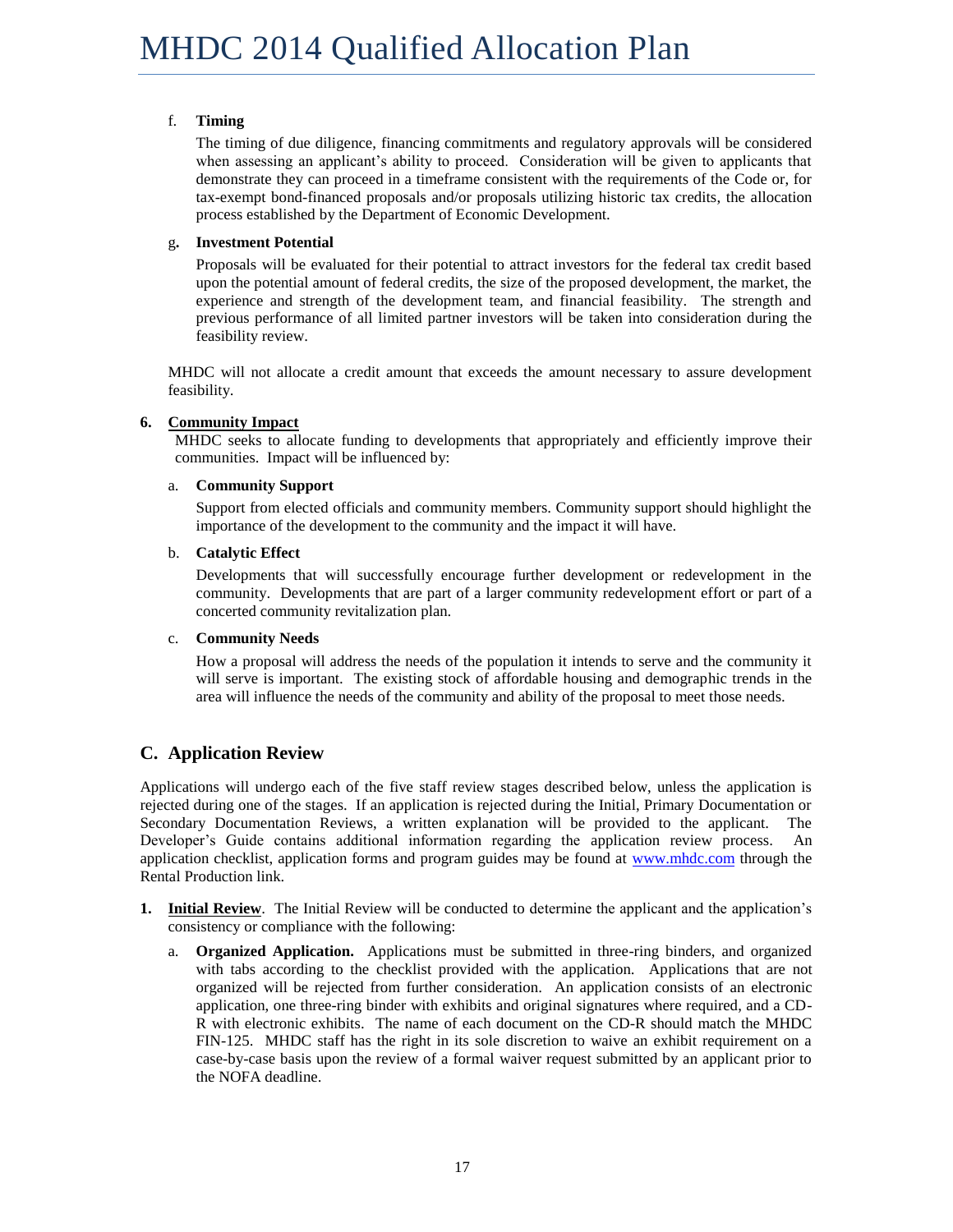- b. **Good Standing with MHDC.** Any member of the development team that is the owner or general partner of a Section 42 development that is currently in noncompliance due to site audits or a failure to comply with the owner's reporting requirements will be denied participation in the NOFA. In addition, any development team member that is not in compliance or good standing with any other MHDC program will be similarly denied participation. Should MHDC learn that any principal involved with a proposed development has serious and/or repeated non-performance or non-compliance issues in Missouri or any other state before or after the time of application, the application will be rejected. Prior performance considered might include, but is not limited to, progress made with previous conditional reservation, firm submission, execution of firm, closing, cost certification, development compliance, and/or violation of the MHDC Workforce Eligibility Policy.
- c. **Consistent with Section 42 Requirements.** The proposal must meet all the requirements set forth in the Code, and all relevant U.S. Treasury regulations, notices and rulings.
- d. **Consistent with Fair Housing Requirements.** The submitted proposal must meet all the requirements of The Fair Housing Act of 1968, as amended.
- e. **Consistent with Internal Revenue Service Memorandum of Understanding.** MHDC and the IRS may execute a Memorandum of Understanding ("MOU") to improve the administration of the Federal LIHTC. Under the terms of this MOU, all developers must complete IRS Form 8821 (Rev. 9-98), Tax Information Authorization, as a condition of consideration for an allocation of 9% Credit or 4% Credit. An executed IRS Form 8821 for the developer and general partner entity must be included as part of the application.
- f. **Consistent with Tax Credit Accountability Act.** Under the provisions of the Tax Credit Accountability Act (R.S.Mo. sections 135.800 to 135.830) all developers/applicants must complete all necessary forms and reporting requirements during the reservation process, the allocation process and for a period of three years following the issuance of credits by MHDC, as the administering agent for the State LIHTC, to comply with the provisions of the act. All developers must complete MDOR Form 8821 (Rev. 11-03), Missouri Department of Revenue Authorization For Release of Confidential Information, as a consideration for the allocation of the State LIHTC. MHDC will obtain tax clearance regarding the developer/applicant from the Missouri Department of Revenue at the time of application.
- **2. Primary Documentation Review.** All primary documents must be complete, fully-executed and submitted by the application deadline. A missing primary document will result in the rejection of the application. Documents in draft form or missing signatures are not acceptable and will be considered a missing document. An exact list of documents can be found on the FIN-125 and in the Developer's Guide; what follows below is a list of the primary document categories, some of which require multiple documents. The required primary document categories are:
	- a. **Application Certification Page.** An Application Certification Page signed in the appropriate places.
	- b. **CD-R.** A CD-R with the required electronic documents is required as noted in the Developer's Guide and the FIN-125.
	- c. **Application Fee.** A check for the appropriate application fee must be included. A check that is returned for any reason will result in an application rejection.
	- d. **Development Narrative and Questionnaire.** Each application must include a narrative that meets the requirements explained in the Developer's Guide and a Development Questionnaire demonstrating how the proposal meets the selection criteria.
	- e. **Site Review Information.** MHDC needs multiple site information documents to conduct the site review described below.
	- f. **Applicant Site Control.** Applicants should refer to the Developer's Guide for more information regarding site control and a thorough description of the required site control documents. The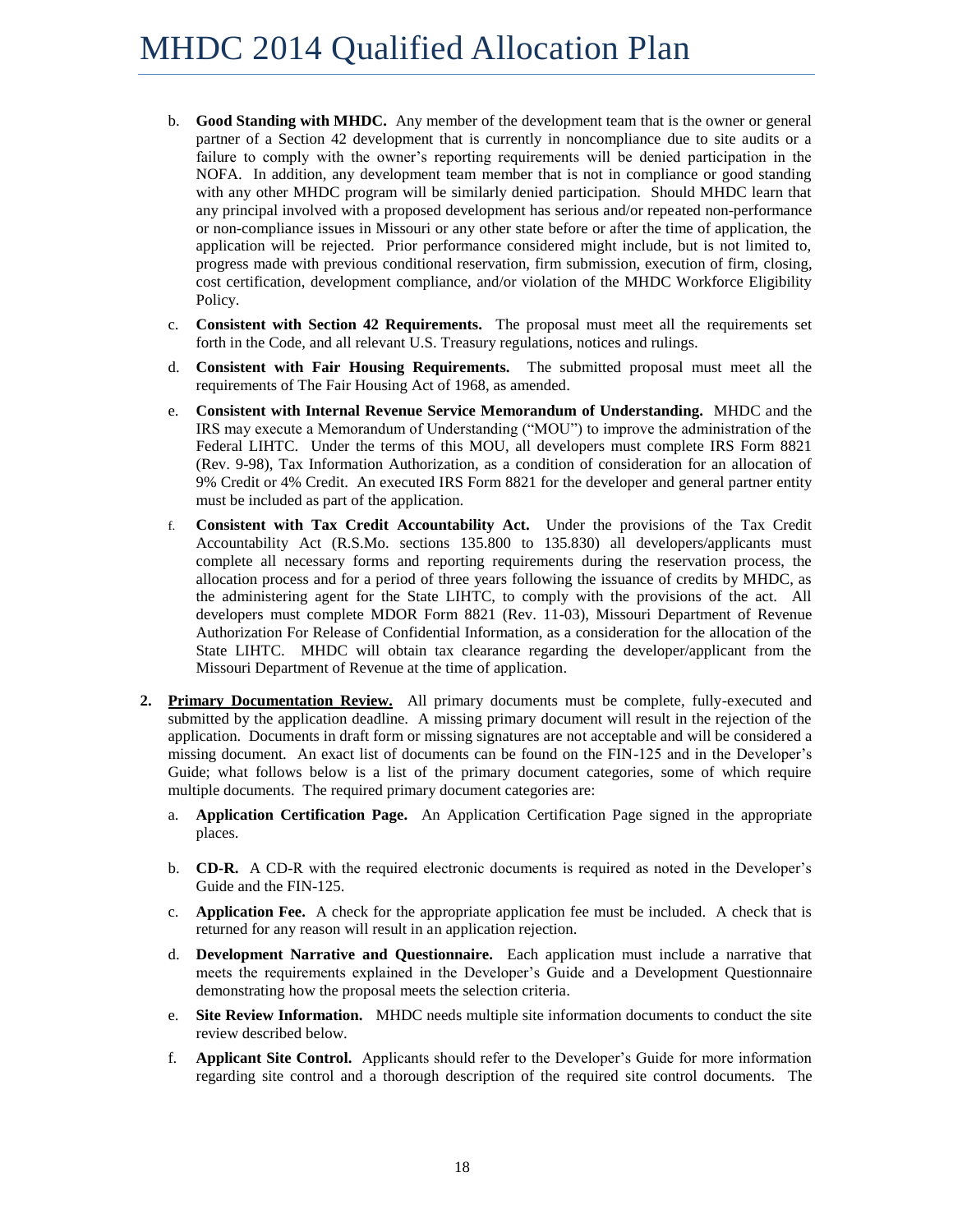applicant site control documents, as described in the Developer's Guide, must be included as a primary exhibit.

- g. **Market Study.** A market study that meets MHDC requirements and that is dated within six months of the application due date is required. Please see the Market Study Standards for Rental Housing Developments MHDC Form 1300 for further guidance.
- h. **Financing Commitments.** Commitments for all non-MHDC financing sources must be included with the application, including commitments for any and all tax credit equity utilized.
- **3. Secondary Documentation Review**. All secondary documentation must be received in order for an application to receive consideration. If six or more secondary review documents are missing or incomplete at the time the application is submitted, the application will be rejected. If five or fewer secondary documents are missing or incomplete at the time the application is submitted, the applicant will be notified in writing of deficient items and a date by which deficiencies must be cured ("Cure Date"). If the requested documents are not received by the Cure Date the application will be rejected. The FIN-125 and the Developer's Guide contain an exact list and explanation of the secondary documentation required. Below is a list of the secondary documentation categories; some categories require multiple documents. The secondary documentation categories are:
	- a. **Seller Site Control.** Applicants should refer to the Developer's Guide for more information regarding site control and a thorough description of the required site control documents. The seller site control documents, as described in the Developer's Guide, must be included as a secondary exhibit.
	- b. **Public Official Contact Verification or Support Letters.** Proper evidence that the appropriate officials have been contacted is required. In the case of the chief elected official, state senator and state representative for the development location, a response letter from the official regarding the development is encouraged. Other letters or resolutions of support are not required but are welcome.
	- c. **Statutorily Required Documents.** Various state and federal statutes and regulations require that certain documents must be submitted by the developer/applicant at the time of application.
	- d. **Housing Priority Documentation.** Applications which seek consideration under one or more of the housing priorities listed above must provide certain documentation at the time of application to qualify.
	- e. **Zoning.** Evidence of proper zoning is required.
	- f. **Architectural Information.** Multiple documents regarding the design, cost and historic designation of the building are required.
	- g. **Sustainable Housing Information**. New construction proposals must provide documentation demonstrating how the development team and the property will achieve and maintain the green building standard to which they have committed. Rehabilitation proposals that will achieve and maintain a green building standard should also provide documentation.
	- h. **Relocation and Existing Multifamily Operations Data.** Multiple documents are required for proposals that have existing tenants who may be either temporarily or permanently relocated as a result of the proposed rehabilitation.
	- i. **Homeownership Information.** Developments interested in providing tenants ownership opportunities after the end of the compliance period must provide a homeownership proposal and waive the right to opt out for an additional 15 years.
	- j. **PHA Approved Utility Allowance Schedule.** A copy of the PHA approved utility allowances for the location and type of development proposed which are in effect at the time of application must be provided.
	- k. **Developer-General Partner Information.** Information regarding the developer and any general partner(s) who are not affiliates of the developer is required.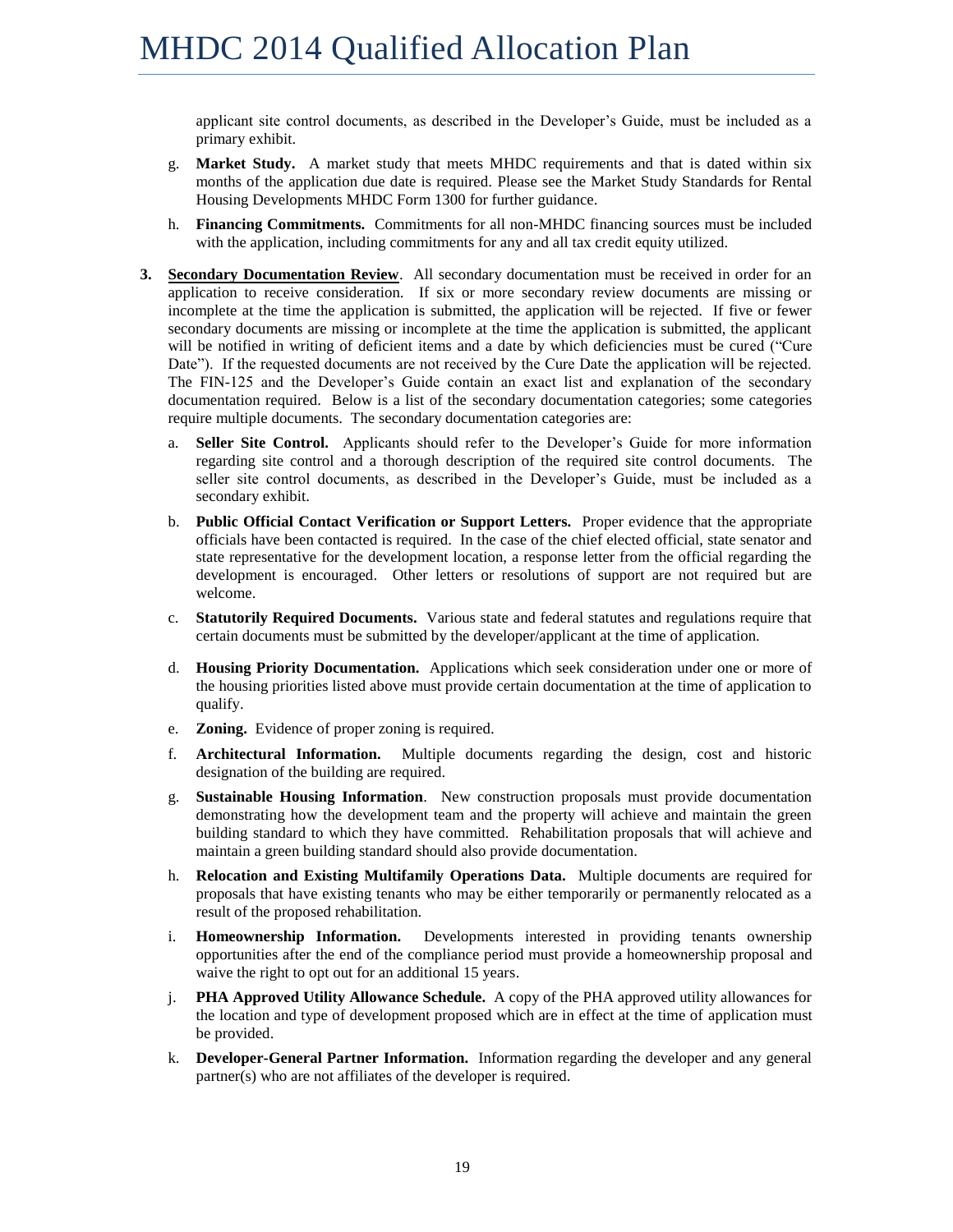- l. **Management Agent Information.** Information regarding the proposed management agent must be included with the application.
- m. **MBE/WBE Utilization Plan.** A Utilization Plan signed by the owner/developer detailing how the applicant intends to meet or exceed the MBE/WBE Participation Standard must be included in the application.
- **4. Site Review.** During the application review process MHDC will conduct a review of all proposed site(s). Each proposed site location must have a sign posted on it identifying it as a proposed MHDC project. The review will consist of a staff site visit and a determination regarding the feasibility, marketability, appropriateness of the site(s) for the intended population and assessment of any perceived environmental issues. The results of the site review play an important role in the Competitive Review.
- **5. Competitive Review.** Once an application has gone through the Initial, Primary Documentation, Secondary Documentation and Site Review and is considered complete to MHDC's satisfaction, it will undergo a Competitive Review. The Competitive Review uses the established housing priorities and selection criteria to determine recommendations for funding. All factors are considered, and those applications deemed, at the sole discretion of MHDC, to best meet the goals of MHDC will be recommended to the Commission for formal approval.

#### **6. Notifications.**

The Code requires that the Housing Credit Agency notify the chief executive officer of the local jurisdiction where each proposed development is to be located. When an application satisfies the Initial and Primary Documentation Review requirements, a notification will be sent to the chief executive officer of the local jurisdiction, the state senator and state representative for the district of the proposed development, and the executive director of the local public housing authority. Those notified will be given an opportunity to comment on the proposed development. MHDC will consider the comments and may contact the local jurisdiction for additional information. MHDC will also publish a notice in a regional newspaper requesting public comment on the development. Public hearings will be held in various locations throughout the state to afford the public an opportunity to comment on developments proposed in a given region.

#### <span id="page-21-0"></span>**D. Conditional Reservation**

Applications that receive approval from the MHDC board of Commissioners will be awarded a conditional reservation ("Conditional Reservation") shortly after the approval date. In the event MHDC holds more than one NOFA round, the approval and Conditional Reservation dates will be set in the subsequent round NOFAs and the Developer's Guide. A Conditional Reservation will describe the type, amount(s), terms and requirements applicable to the development in question. Conditional Reservations will be subject to the requirements that MHDC determines necessary or appropriate to assure that the development will meet the goals of this Plan in a timely manner.

All developments receiving a Conditional Reservation must submit a firm submission package no later than the date established in the Conditional Reservation Agreement.

Initial monthly rents shall not exceed the MHDC approved rents reflected in the Conditional Reservation and Firm Commitment, and as determined at Final Allocation. Initial monthly rents for at least one year after the last building is placed in service cannot exceed the MHDC Firm Commitment approved rents. Any increase in annual rents must be approved by MHDC.

A Conditional Reservation is subject to rescission should the development fail to comply in a timely manner with the conditions thereof. This includes, but is not limited to, failure to provide evidence satisfactory to MHDC of financial feasibility or sufficient progress toward firm submission, closing and placement in service.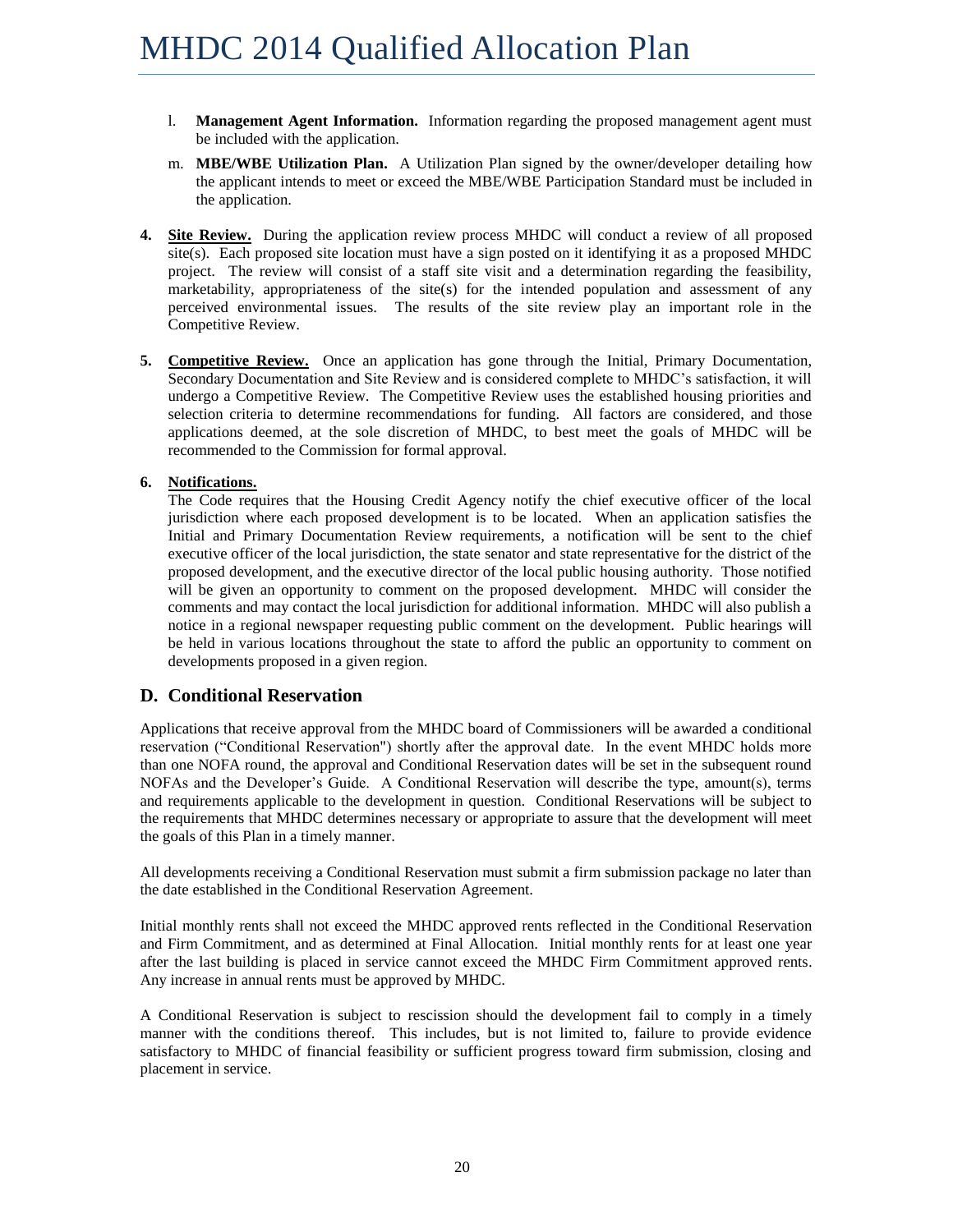# <span id="page-22-0"></span>**IV. ALLOCATION PROCESS**

### <span id="page-22-1"></span>**A. Carryover Allocation**

For developments with 9% Credit reservations the Code allows an allocation of federal tax credits to a qualified building(s) that will not be placed in service in that year ("Carryover Allocation"), provided that:

- 1. The building(s) is(are) placed in service no later than December 31st of the second calendar year following the year of allocation; and
- 2. The taxpayer's basis in the building(s) is more than 10% of the reasonably expected basis ("The 10% Test"). The reasonably expected basis is the expected basis of the building(s) as calculated on December 31st of the second calendar year following the year the Carryover Allocation is made.

Section  $42(h)(1)(E)(ii)$  of the Code allows up to 12 months after the date of the Carryover Allocation to meet the 10% Test.

To successfully complete the 10% Test, no later than 13 months after the effective date of the Carryover Allocation the owner must submit an application package containing all of the documentation requested in the Conditional Reservation Agreement, take ownership of the property, and admit the investor as the limited partner or member of the ownership entity.

- 3. The Carryover Allocation Agreement will be issued simultaneously with the Firm Commitment according to the deadlines established in the Conditional Reservation Agreement and no later than the month of December in the year of allocation. The Carryover Allocation Agreement defines the amount of tax credit allocated to the project, the low-income unit set-asides, the percentages of median income to be served, the special housing needs units committed to (if any) and any other such requirements as MHDC may apply. A detailed description of the carryover requirement is included in the Developer Guide. MHDC reserves the right to request additional documents or certifications as it deems necessary or useful in the determination that the development remains eligible for a Carryover Allocation.
- 4. The developer fee and the contractor's fee are limited to the amounts indicated in this QAP.

The credit amount defined in the Carryover Allocation Agreement may be reduced if warranted.

MHDC retains the right to recapture a Carryover Allocation prior to the end of the two-year carryover allocation period allowed under the Code. Each Carryover Allocation will be subject to a written agreement that will contain conditions and deadlines that are precedent to a final allocation of tax credits by the Commission. Should the development or owner fail to comply with all such conditions and deadlines, MHDC may, in its sole discretion, rescind the Carryover Allocation and use the recaptured credits for other developments.

## <span id="page-22-2"></span>**B. Final Allocation**

Developments with a Carryover Allocation that do not place in service by the end of the second year following the allocation year are subject to recapture of their tax credits. The placed-in-service date for new construction is the date on which the building is certified as being suitable for occupancy in accordance with state or local law. The placed-in-service date for rehabilitation is the close of the 24 month period over which the expenditures are aggregated and the rehabilitation process is certified as being complete. Please see Internal Revenue Notice 88-116 for more information about placement in service.

MHDC will make a final allocation of tax credits ("Final Allocation") after approval of the cost certification by MHDC and conversion or permanent closing has occurred. The Final Allocation credit amount is based on MHDC's final determination of the qualified basis for the building(s) based on an accountant's certification of final costs provided by the owner and a final determination of the credit amount as described in  $II(C)(6)$  above. The final credit amount allocated may be less than the amount reserved or allocated previously.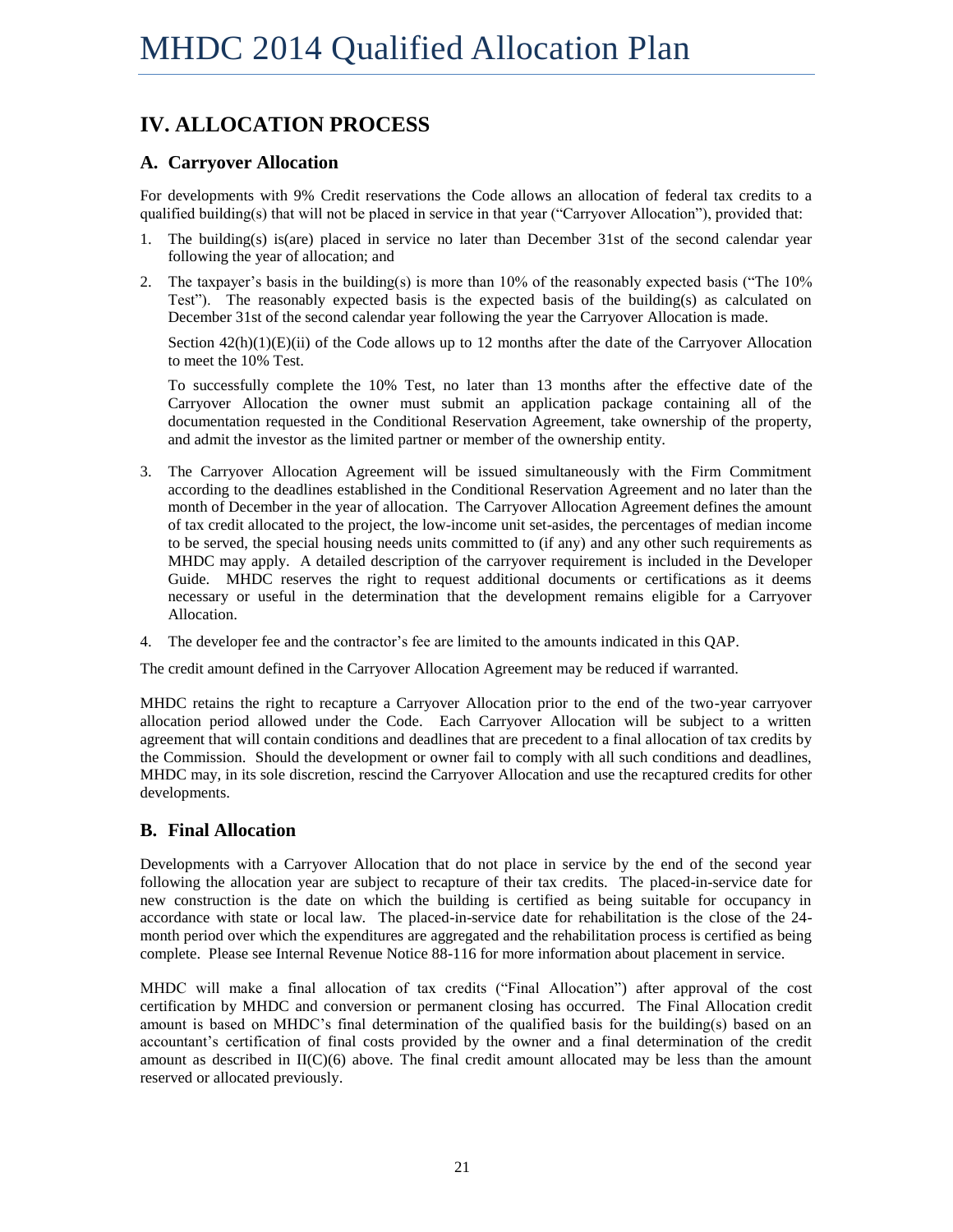Owners may submit a request for a Final Allocation at any time during the year. Developments must file a request for Final Allocation no later than six months after substantial completion. The owner must meet the Final Allocation requirement of the Carryover Allocation Agreement to successfully receive a Final Allocation. MHDC reserves the right to request additional documents or certifications as it deems necessary or useful in the determination that the development is eligible for Final Allocation.

IRS Form 8609(s) and/or Missouri Eligibility Statement(s) will not be issued by MHDC until the following conditions have been met (no exceptions will be made):

- 1. Every building in the development is a qualified low-income building as defined by the Code. MHDC will not issue 8609(s) and/or Missouri Eligibility Statement(s) for any portion of an incomplete development.
- 2. The owner and the development are in compliance with the terms of the Land Use Restriction Agreement.
- 3. The owner has provided a complete final application package (for the entire completed development) in a format provided by MHDC. The developer fee and the contractor's fee are limited to the amounts in the Firm Commitment. The developer fee is the lesser of the recalculation at cost certification following the formula in II. STANDARDS C. Underwriting Standards-Item 5 or the amount approved at Firm.
- 4. The owner has provided a complete copy of the executed limited partnership agreement or operating agreement and all executed amended and restated partnership agreement(s) or operating agreements with all exhibits and schedules.
- 5. The owner has paid the tax credit fee and the compliance monitoring fee prior to submitting the request for Final Allocation.
- 6. The owner representative and the management agent have successfully completed a compliance training session conducted or approved by MHDC and submitted proof of attendance in the form of compliance training certificates.
- 7. MHDC has completed its final inspection of the property.
- 8. MHDC has made its final determination of the credit amount and its final determination pursuant to Section 42(m)(2) of the Code.

The owner of the development must file with MHDC an executed copy of the 8609 for the first year in which credits are claimed and an executed copy of the Missouri Eligibility Statement as indicated in the Compliance Manual.

#### <span id="page-23-0"></span>**C. Transfer of Reservations and Allocations**

Without MHDC's prior consent, Conditional Reservations, Carryover Allocations and/or state tax credit allocations are non-transferable except to an entity in which the transferring holder of the reservation or Carryover Allocation is the general partner or controlling principal. Because all representations made with respect to the applicant, its experience and previous participation are material to the evaluation made by MHDC, it is not expected that MHDC's consent will be granted for transfers to an unrelated entity unless a new application is submitted and approved.

#### <span id="page-23-1"></span>**D. Owner Elections**

1. **Applicable Credit Percentage**. The applicable percentage (except for Bond Developments) may be locked at two points during the allocation process, (i) the month in which such building is placed in service, or (ii) at the election of the taxpayer, at the time of a Carryover Allocation. The Carryover Allocation Agreement provides a space for such election.

For Bond Developments, the applicable credit percentage is established at either, (i) the month in which the building is placed in service or (ii) at the election of the taxpayer, the month in which the bonds are issued. If the latter is desired, the Election Statement (form provided by MHDC as an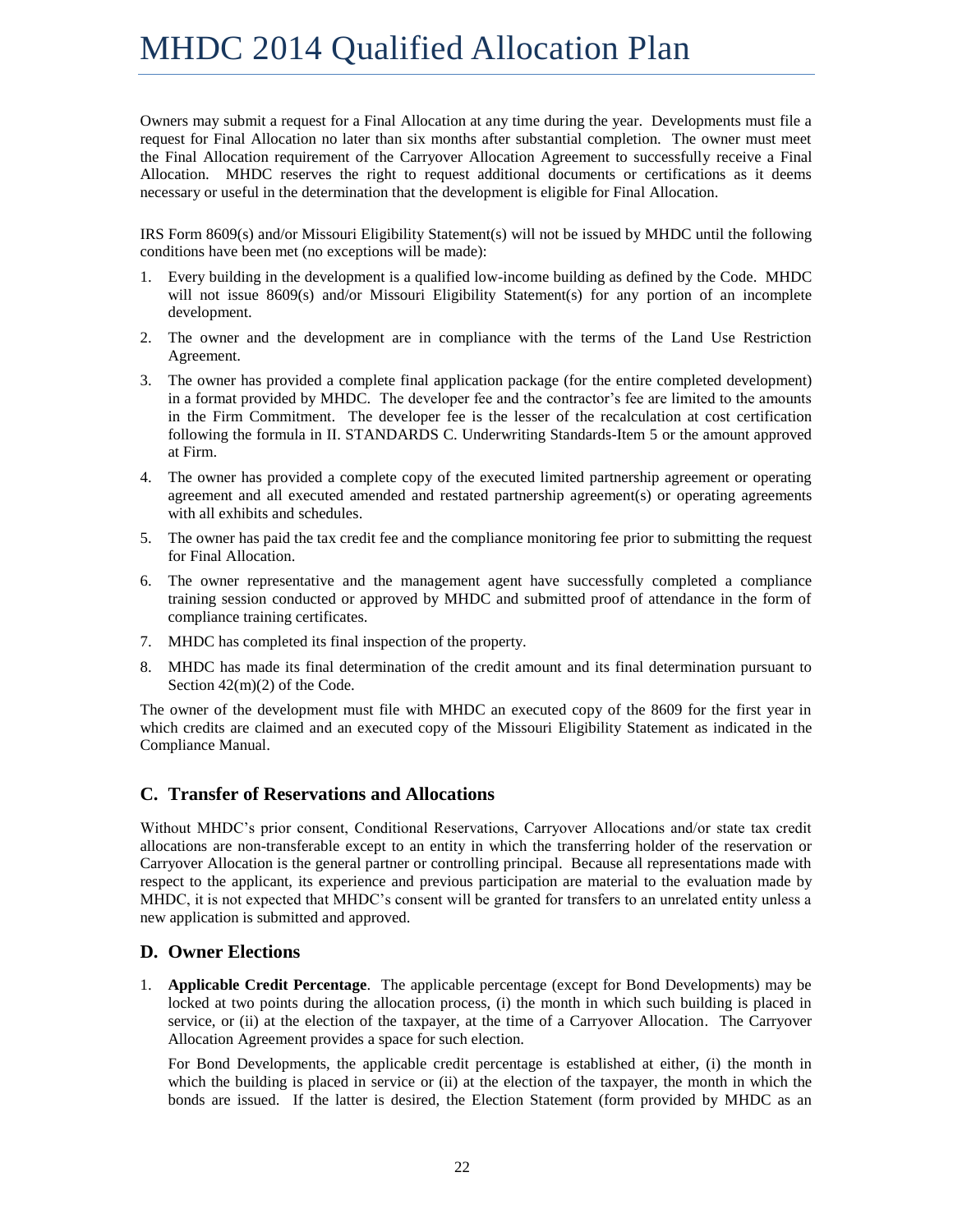exhibit to the Letter of Determination) must be signed by the owner, notarized and submitted to MHDC before the close of the fifth calendar day following the month in which the bonds are issued.

2. **Gross Rent Floor**. Section  $42(g)(2)(A)$  of the Code provides that a low-income unit is rent restricted if the gross rent for such unit does not exceed 30% of the imputed income limitations applicable to the unit. Under Revenue Procedure 94-57, the effective date of the income limitation used to establish the gross rent floor is the time that MHDC initially allocates a housing credit dollar amount to the development. This is the date of a Carryover Allocation, or if no Carryover Allocation is made, the date of Final Allocation, unless the owner designates a building's placed-in-service date as the effective date for the gross rent floor. Such designation must be made by advising MHDC in writing before the placed-in-service date. The Carryover Allocation Agreement provides a space for such designation. The effective date used for the determination of the gross rent floor for developments not seeking a Carryover Allocation will be the date of Final Allocation, which normally follows the placed-in-service date.

For Bond Developments the effective date of the income limitation used to establish the gross rent floor is the date MHDC issues a Letter of Determination (also known as the 42(m) Letter) for the development, unless the Owner designates a building's placed-in-service date as the effective date for the gross rent floor. Such designation must be made by advising MHDC in writing prior to the placedin-service date.

The gross rent floor election does not replace the MHDC requirement that the initial monthly rents for at least one year after the last building is placed in service cannot exceed the MHDC Firm Commitment approved rents. Any increases in the annual rents must be approved by MHDC.

3. **Credit Period.** Section  $42(f)(1)$  of the Code defines the credit period for federal tax credits as the ten (10) taxable years beginning with (i) the taxable year in which the building is placed-in-service, or (ii) at the election of the taxpayer, the succeeding taxable year. The state credit mirrors the federal credit requirements. If a qualified development is comprised of more than one building, the development shall be deemed to be placed in service in the taxable year during which the last building of the qualified development is placed in service. MHDC should be notified as each building is placed in service and provided a copy of the certificate of occupancy for the building.

## <span id="page-24-0"></span>**E. Land Use Restriction Agreement**

Section  $42(h)(6)$  of the Code requires that a development be subject to "an extended low-income housing commitment." MHDC complies with these requirements by the execution and recording of a Land Use Restriction Agreement (the "LURA"). The LURA sets forth the low-income unit set-asides, the percentages of median income to be served, the special housing needs units committed to (if any), and any other such requirements as MHDC may apply based on this Plan as covenants running with the land for a **minimum of thirty years** (or additional years if the development owner has committed to a longer use period). MHDC will use the information submitted in the firm submission, the signed firm commitment and items submitted as required for construction closing to prepare the LURA. The LURA will be prepared and sent to the development owner to review. The LURA will be signed by MHDC and the owner will sign at the construction closing. MHDC shall deliver the LURA to a title company if the closing is not occurring at MHDC. The LURA must not be altered in any manner without the consent of MHDC. The title company will record the LURA with any other closing documents to be recorded. The original recorded LURA is to be returned to MHDC.

The LURA shall be recorded prior to the filing of any deed of trust or other first lien encumbrance on the property. Section 42(h)(6)(E)(ii) of the Code requires that even in the event of foreclosure, deed in lieu of foreclosure or unwillingness to maintain the low-income status of the project, for a period of three years the following is not permitted: (i) The eviction or the termination of tenancy (other than for good cause) of an existing tenant of any low-income unit; or (ii) The gross rent cannot be increased for any low-income unit. The priority recording of the LURA ensures that all lien holders will honor those provisions of the LURA.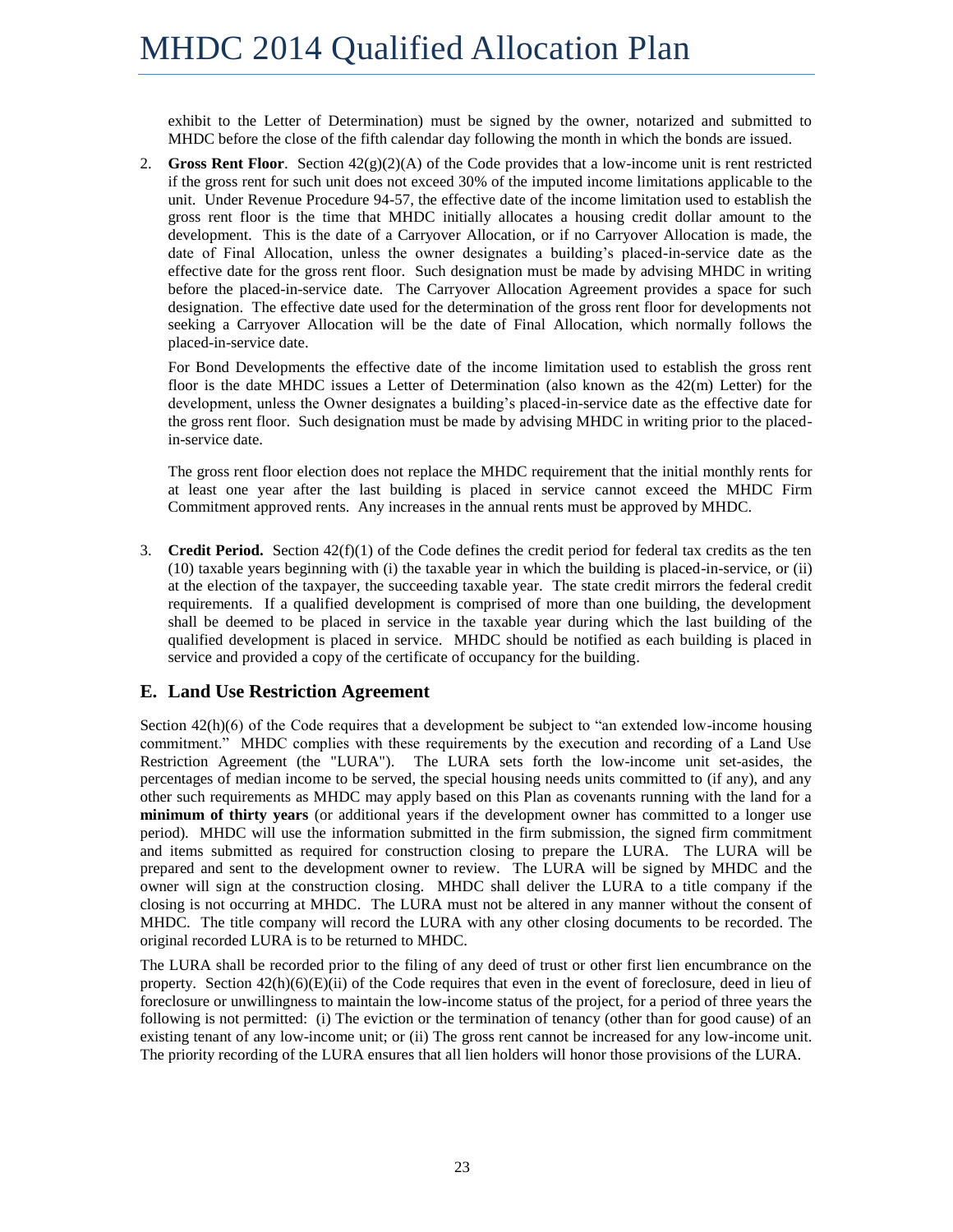# <span id="page-25-0"></span>**F. Bond Developments**

Under section 42(h)(4) of the Code, Bond Developments may be entitled to the 4% Credit. The development must have received an allocation of private activity bond cap pursuant to Section 146 of the Internal Revenue Code, and principal payments on the bonds must be applied within a reasonable period to redeem the bonds. Tax credits are allowed for that portion of a development's eligible basis that is financed with the tax-exempt bonds. If 50% or more of a development's aggregate basis is so financed, the development is entitled to credits for up to the full amount of the qualified basis.

Bond Developments are required by the Code to apply through the Housing Credit Agency for an allocation of tax credits and for a determination that the development satisfies the requirements of this Plan. Although the proposal does not have to compete for credits from the State Housing Credit Ceiling applicants must submit an application during the posted NOFA period and must meet all requirements of the reservation process and this Plan.

MHDC staff will review the application, determine whether the development is eligible and meets the requirements of this Plan, and make an initial determination of the development's tax credit amount. At the close of the NOFA period, the Commission will approve the recommendation and ranking of successful applications for priority in the consideration for a private activity bond allocation by the Department of Economic Development ("DED"). Proposals that do not receive an allocation letter from DED before the end of the year they received their Conditional Reservation will be required to re-submit their application for tax credits in the next NOFA period if they want to be recommended and ranked for consideration of bond allocation in a subsequent year.

When MHDC has received verification that bonds have been issued, MHDC will issue Building Identification Number(s).

For mixed-income developments financed with private activity bonds, when feasible and practicable, MHDC requires that the affordable units be distributed proportionately throughout each building, and each floor of each building, of the development and throughout the bedroom/bath mix and type. Both market rate and affordable units must have the same design regarding unit amenities and square footage. Amenities include, but are not limited to, fireplaces, covered parking, in-unit washer/dryers, etc.

If the bonds will be issued by a local Industrial Development Authority (IDA), MHDC as the State Housing Agency must perform an evaluation of the development according to the requirements of section 42(m) of the Code. The IDA must submit a request on original letterhead to MHDC no later than four business days prior to closing asking MHDC to issue a determination letter. In the year in which the development is placed in service, the owner must request a final allocation of credits in the form of a complete and fully executed application package. All allocation requests must be submitted by December 10th in order to permit timely review and preparation of documents.

Developments receiving credits in accordance with this section are required to follow the same final allocation application process as described herein and to enter into a LURA which will govern the lowincome use and any other Plan requirements.

Should MHDC learn that any principal involved with a proposed development has serious and/or repeated non-performance or non-compliance issues in Missouri or any other state at the time of application, the application will be rejected. The prior performance considered might include, but is not limited to, progress made with previous tax credit reservations, non-performance, non-compliance, or failure to comply with established procedures and policies of MHDC, including the MHDC Workforce Eligibility Policy.

# <span id="page-25-1"></span>**V. COMPLIANCE MONITORING**

Section  $42(m)(1)(B)(iii)$  of the Code mandates that state housing credit agencies monitor all placed in service tax credit developments for compliance with the provisions of the Code. Developments approved for tax credits under this QAP must follow the HUD Multifamily Tax Subsidy Project ("MTSP") income limits in effect for the metropolitan area or county in which the property is located at the time a household leases a tax credit unit. HUD income limits for the Section 8 and HOME programs will prevail as directed by HUD regulations for tax credit units that are also Section 8 or HOME-assisted units. The Code also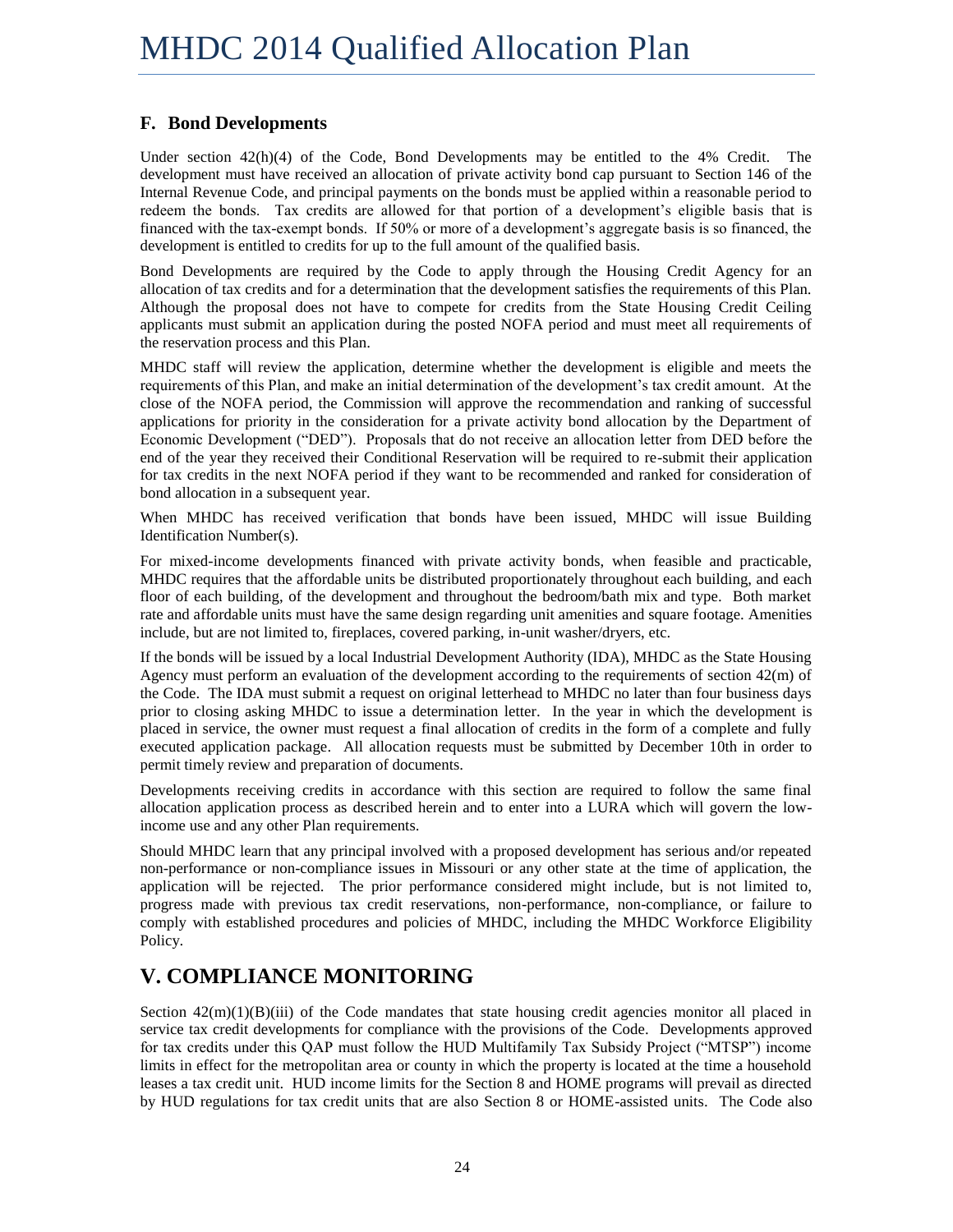mandates that the Internal Revenue Service be notified by the state housing credit agency of any instance of noncompliance. In addition, MHDC will monitor developments for compliance with the LURA provisions which contain any additional owner commitments made in the development selection process, e.g., additional low income units or an extended low-income use period. MHDC will make available to development owners a Compliance Monitoring Handbook, as may be amended from time to time, explaining the LIHTC monitoring process in detail. Developers must finalize and receive approval for the unit mix and on-site management requirements prior to requesting firm commitment or the Letter of Determination. All owner representatives and their management agent representatives will be required to successfully complete a compliance training session conducted or approved by MHDC prior to the release of IRS Form 8609 for federal tax credits or the Eligibility Statement for state tax credits.

# <span id="page-26-0"></span>**VI. OTHER INFORMATION**

# <span id="page-26-1"></span>**A. Program Fees**

MHDC may charge developments financed under the requirements of this Plan the fees listed below. This may not be an inclusive list of fees, and MHDC reserves the right to charge additional fees as it is deemed necessary in the course of administering the Federal and State LIHTC. Further discussion of applicable fees can be found in the Developer's Guide.

- **1. Tax Credit Fee.** A fee equal to 7% of the approved annual federal credit amount must be paid with the execution of a Conditional Reservation Agreement or, for Bond Developments, prior to the issuance of the Letter of Determination. The fee amount is to be rounded up to the next dollar. The fee is non-refundable and will not be reduced or refunded if the final allocated credit amount is reduced or if the credits are returned or recaptured. If the final allocated credit amount is increased the increased amount is subject to the fee and must be received prior to the issuance of 8609s.
- **2. Appraisal Fee.** MHDC will require an appraisal to confirm the fair market value of land and improvements. If the proposed purchase price is not supported by the MHDC appraisal the purchase price may be reduced to the appraised value. MHDC shall order the appraisal and assess a fee of \$5,000 from the development at Conditional Reservation. The development will be either further assessed or refunded the difference if the actual cost of the appraisal is more or less than the flat fee. The appraisal fee is non-refundable once the appraisal services have been provided.
- **3. Construction Cost Analysis Fee.** MHDC shall assess a fee of \$5,000 for an independent third party report to provide an upfront construction cost analysis for all approved properties in excess of six units. This fee shall be due with the firm submission. If the actual cost is different than \$5,000, then the development will either be further assessed or refunded the difference. If a third party analysis is also required by the lender or investor on the property, then MHDC will endeavor to work with that party to avoid duplicate costs.
- **4. Construction Inspection Fee**. A fee will be assessed to compensate either MHDC or a third-party inspector hired by MHDC for construction inspections. The amount of the fee will be based on the estimated length of the construction period. Consult the Developer's Guide for guidance on estimated fees for budgeting purposes.
- **5. LURA Recording Fee**. The development owner will be responsible for the fee charged for recording the LURA through the title company. If a title company is not used and MHDC records the LURA, the fee is \$160.
- **6. Compliance Monitoring Fee.** A compliance monitoring fee will be assessed to cover the costs of the IRS-required compliance monitoring program. The fee is \$10 per low-income unit (including employee use units) and workforce housing unit (occupied by households between 60% and 80% of the area median income) multiplied by 30 years (the extended-use period). This lump sum payment is to be paid once the last building in the development is placed in service. **MHDC will not allow the compliance monitoring fee to be included in eligible basis.**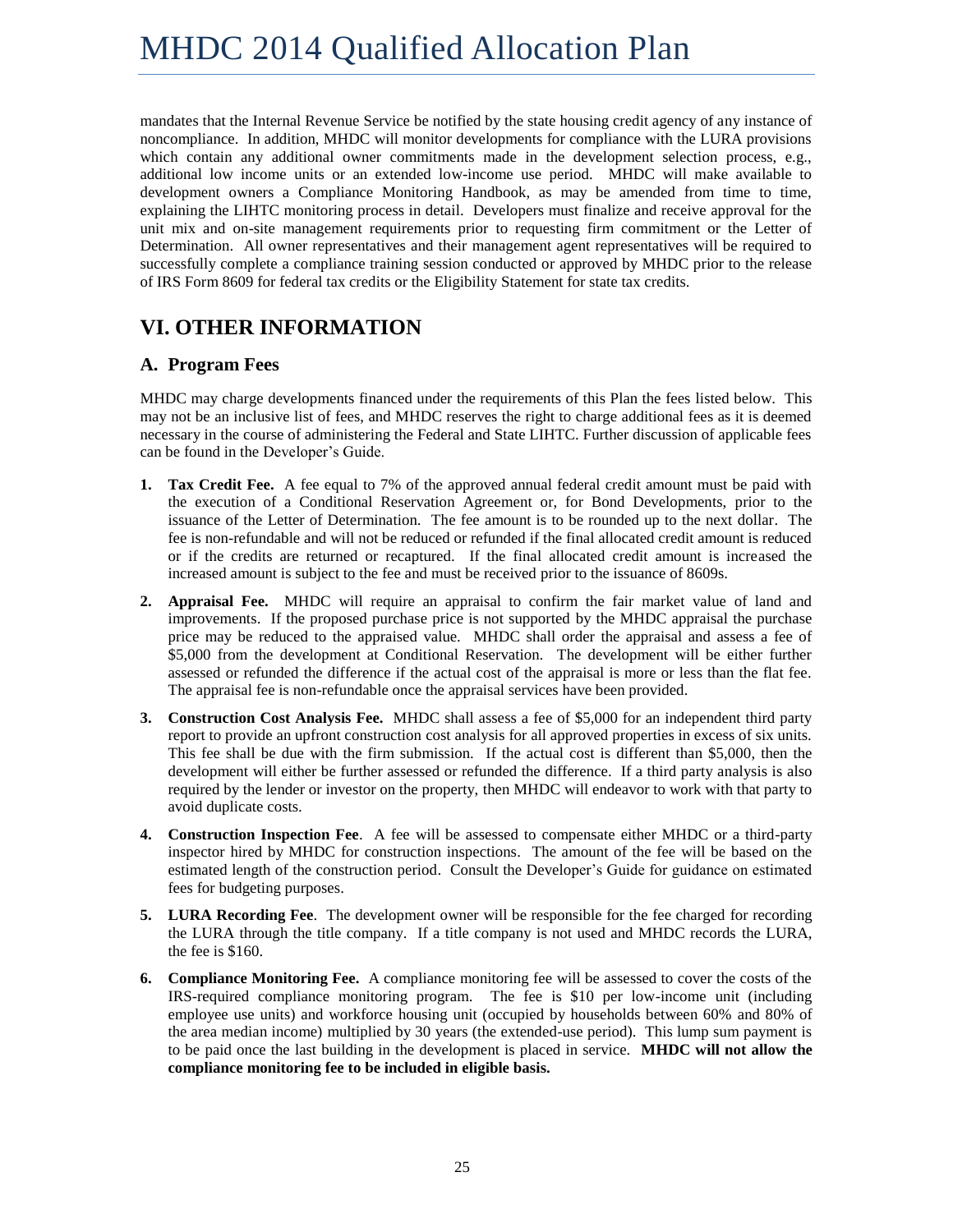**7. Document Revision Fee.** A fee of \$100 per form will be charged for revisions to an 8609 or Missouri Eligibility Statement form or LURA when the revision is the result of an error caused by incomplete or inaccurate information provided by the developer/owner during the allocation process.

## <span id="page-27-0"></span>**B. Status Reporting**

Approved developments will be required to provide monthly progress reports in a format prescribed by MHDC. Information requested will be development specific and may include, but is not limited to, such items as zoning and other local development approvals, firm debt, equity and/or gap financing and construction progress toward development completion. Owners of developments that will not be placed in service in the year that the reservation is made, may also be required to provide information regarding the owner's ability to meet Code and MHDC requirements to maintain its Carryover Allocation.

## <span id="page-27-1"></span>**C. Development Changes**

A reservation of tax credits and/or MHDC funds is based upon information provided in each development application. Until a development is placed in service, any material changes to the development such as changes in the site, scope, costs, ownership or design, as submitted in the application, will require written notification to and approval by MHDC. Changes of development characteristics, which were the basis, in whole or in part, of MHDC's decision to reserve credits and/or provide MHDC funds may result in a revocation of the reservation or a reduction in the amount of the tax credit award and/or MHDC funds.

## <span id="page-27-2"></span>**D. Administration of the Plan**

MHDC reserves the right to resolve all conflicts, inconsistencies or ambiguities, if any, in this Plan or which may arise in administering, operating or managing the Federal LIHTC and State LIHTC and the right, in its sole discretion, to modify or waive, on a case-by-case basis, any provision of this Plan that is not required by the Code. All such resolutions or any such modifications or waivers are subject to written approval by the Executive Director and are available for review, as requested, by the general public.

## <span id="page-27-3"></span>**E. Amendments to the Plan**

MHDC reserves the right to amend this Plan from time to time, pursuant to the Code, for any reason, including, without limitation:

- 1. To reflect any changes, additions, deletions, interpretations, or other matters necessary to comply with the Code or regulations promulgated hereunder.
- 2. To cure any ambiguity, supply any omission, or cure or correct any defect or inconsistent provision in this Plan.
- 3. To insert such provisions clarifying matters or questions arising under this Plan as are necessary or desirable and are not contrary to or inconsistent with this Plan or the Code.
- 4. As to state tax credit matters, to comply with the State Tax Relief Act.
- 5. To facilitate the award of tax credits that would not otherwise be awarded.

All such amendments shall be fully effective and incorporated herein upon the Commission's adoption of such amendments. This Plan also may be amended as to substantive matters at any time following public notice, public hearing, and approval by the Commission.

## <span id="page-27-4"></span>**F. MHDC Discretionary Authority**

MHDC reserves the right, in its sole discretion, to:

- 1. Carry forward a portion of the current year's 9% Credit for allocation in the next calendar year.
- 2. Under certain conditions, issue a Reservation for a portion of the next year's 9% Credit.
- 3. Under certain conditions, issue a binding commitment for some portion of the next year's 9% Credit.